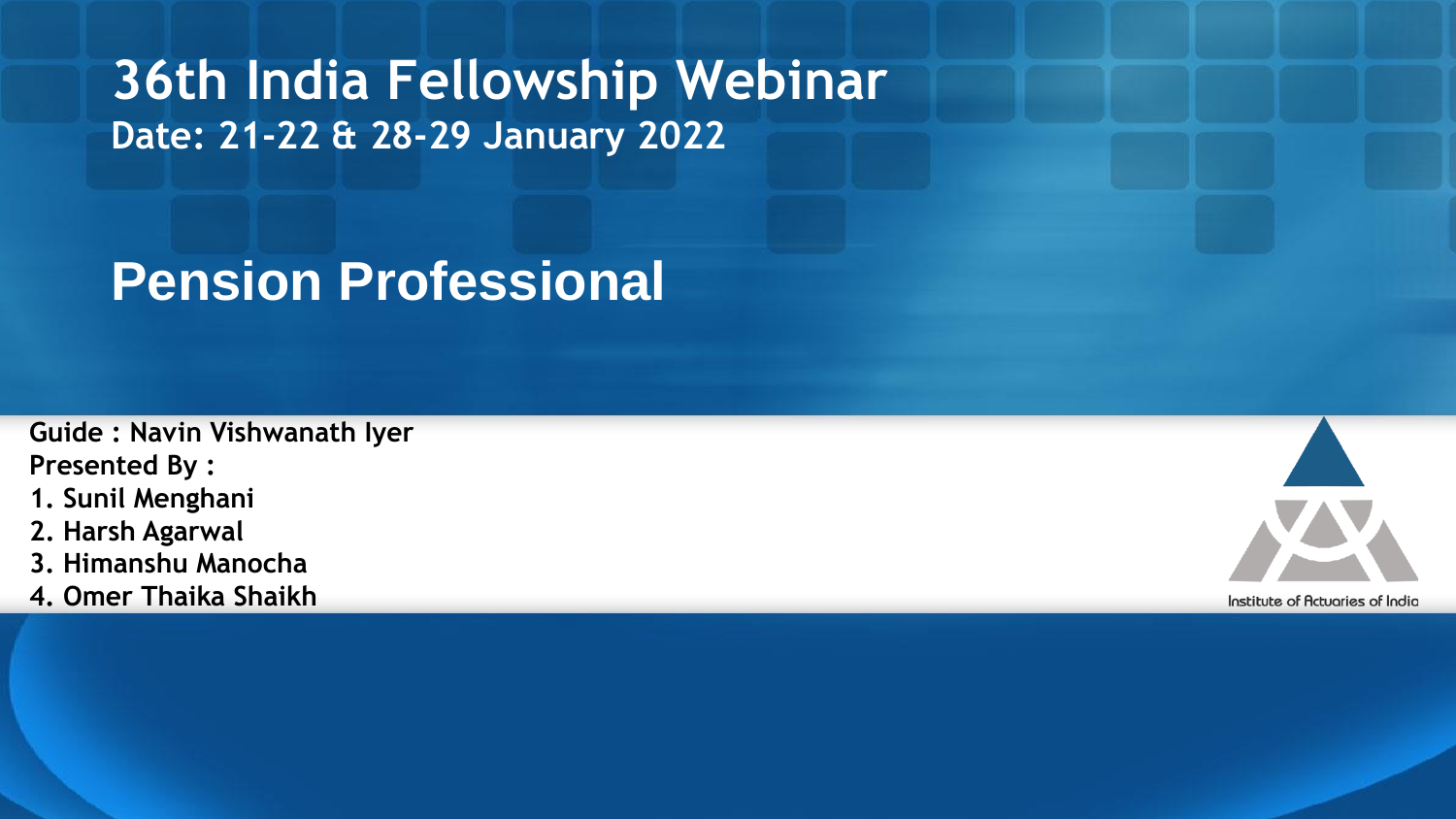#### **About the guide**



**Navin Vishwanath Iyer is a Consulting Actuary and Founder of Prime Actuarial Solutions. He is also a qualified Chartered**  Institute of Actuories of India **Accountant. With over 18 years of experience in the actuarial space spanning across both Insurance and Employee Benefits, he brings diverse experience across multiple markets viz., India, Middle East, US, UK, Nepal, Sri Lanka, Australia.** 

**The firm is engaged in multiple assignments ranging from reserve and solvency certifications, reporting, IFRS17 consulting, product development and pricing, peer review etc. across both Life and Non-Life businesses. The firm supports several Companies in India and overseas for Employee benefits valuations covering I-GAAP, IFRS, US GAAP and other prevalent standards.**

**Navin worked with several leading Insurers (PNB Metlife, Kotak Life, Canara HSBC Life) in leadership roles before starting his practice 6 years ago.**

**He is currently serving as a With-profits Actuary for leading insurers in the Indian market and is also working as a Certifying Actuary for a leading Life Reinsurer. He is also a Peer Reviewer to leading Indian insurers and serves as a Consulting Appointed Actuary to several Companies outside India.**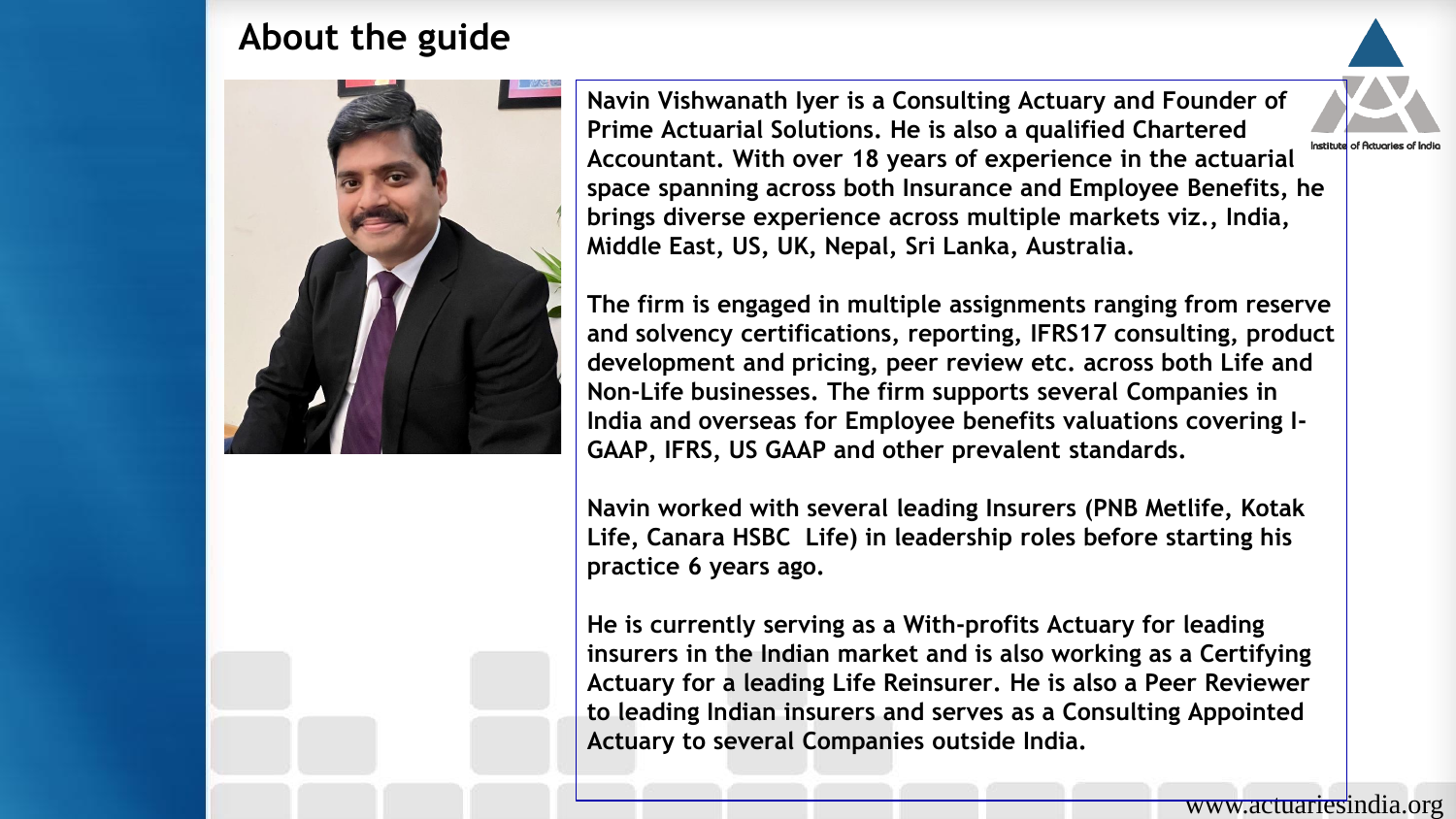#### **Case Study**



- Pension Actuary practicing in Indian market as a sole practitioner
- Potential multi-national client with operations in various countries & headquartered in India
- Retirement schemes governed by local rules and regulations of respective countries
- Accounting liabilities are calculated in line with local accounting regulations (some are in line with IASB or FASB)
- Client needs a signed report for all 20 entities located in India, UAE, UK, Italy, South Africa, USA, Canada, Brazil, Japan, China, South Korea , Indonesia, Sri Lanka, Poland, Russia, Romania, France, Germany, Spain and Portugal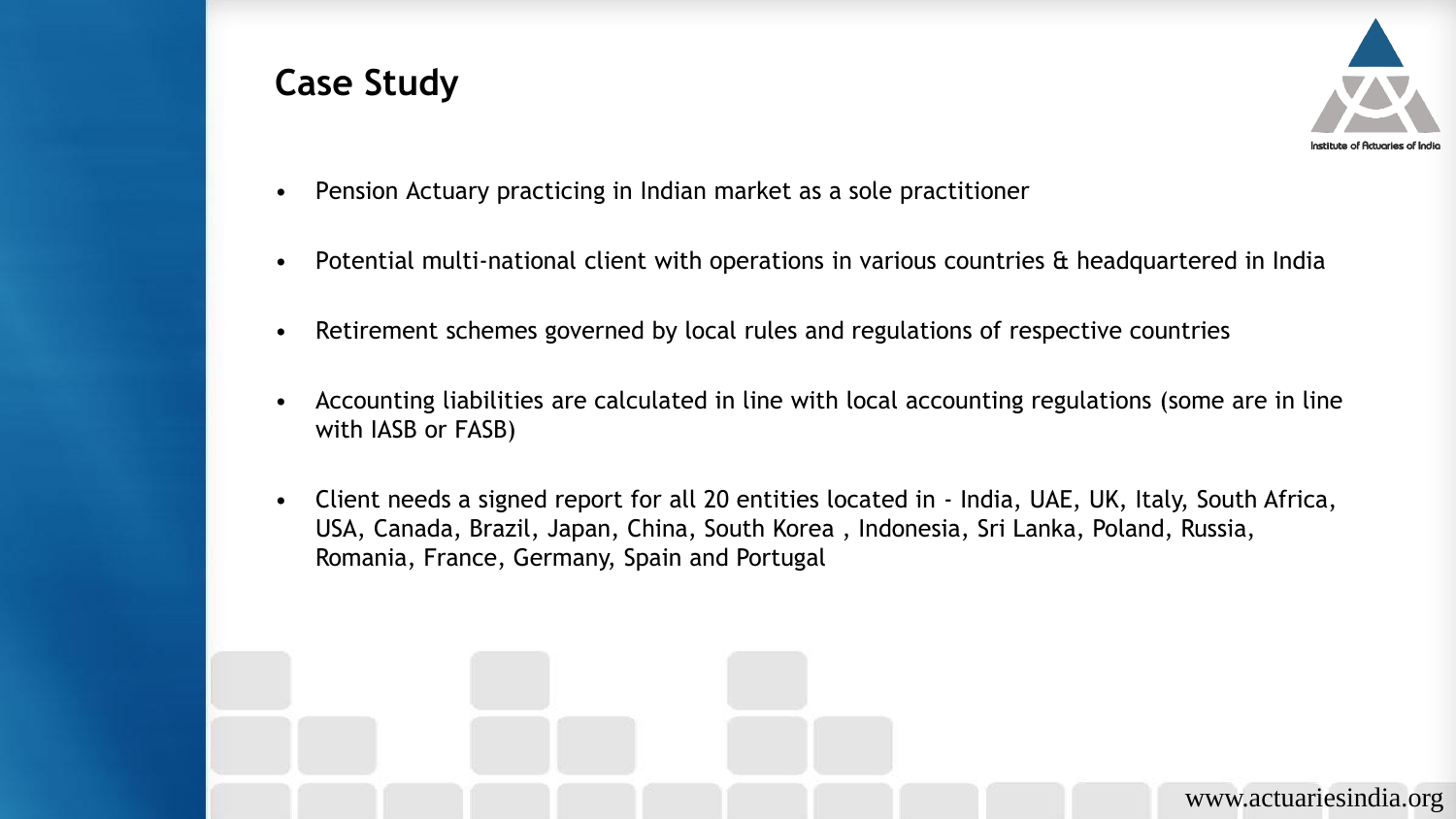#### **Case Study**



- Assignment for 3 years with one annual computation for all these entities
- Needs first report within a week else would continue with existing vendors
- Client is willing to pay Rs 1 crore p.a.
- What should the actuary do?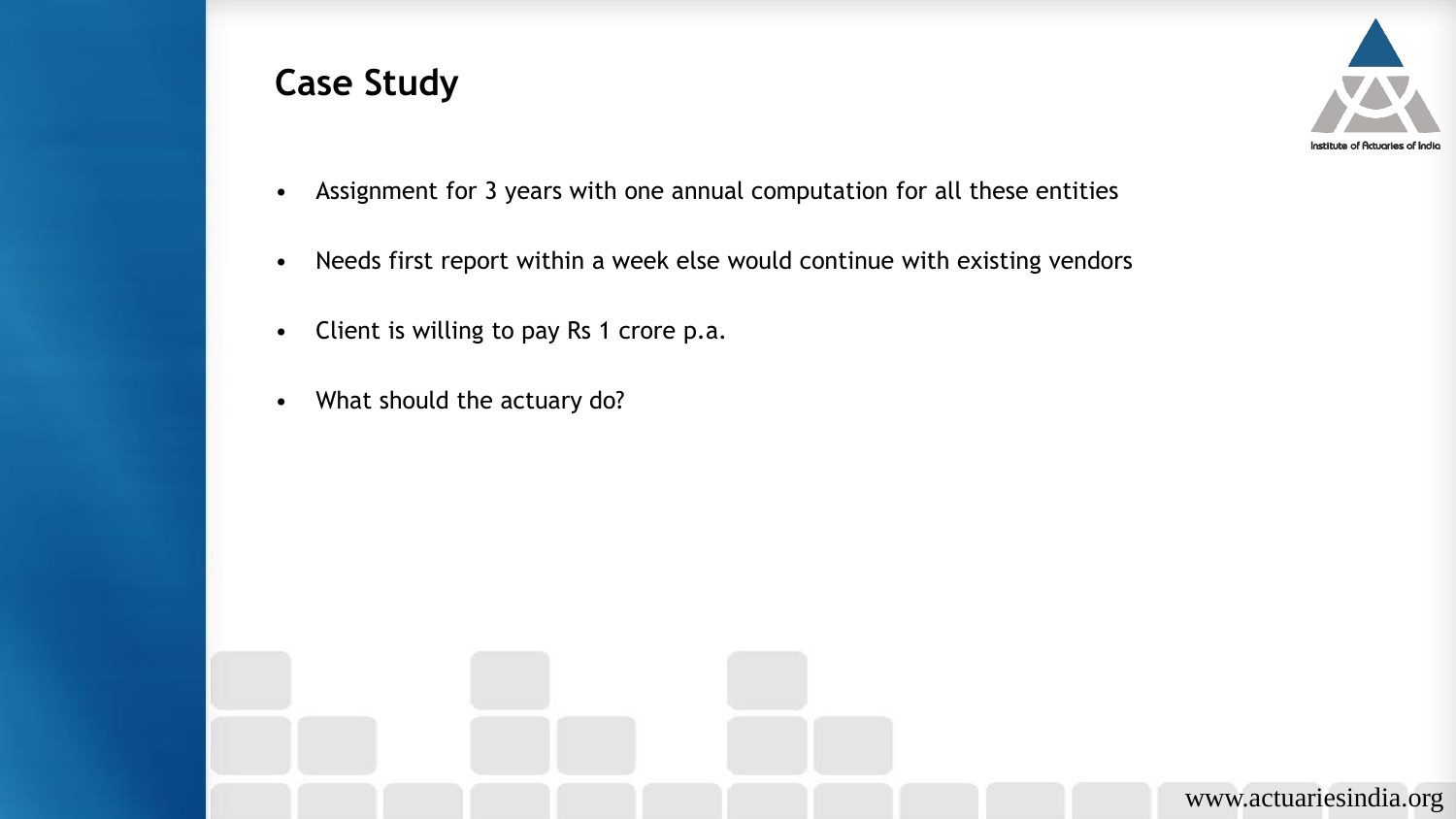## **Considerations**



- Professional
- Technical
- Operational
- Risk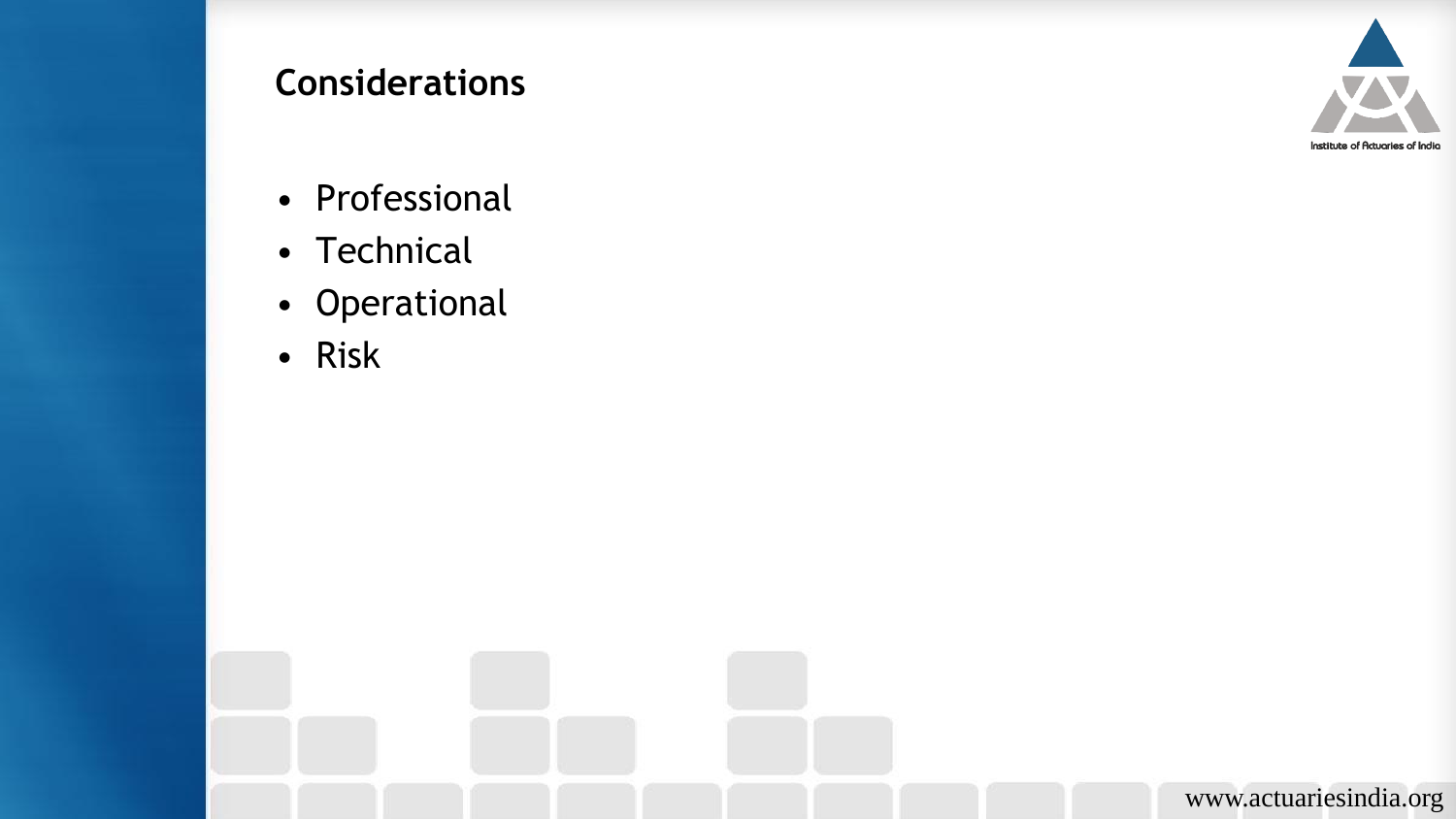

# **Section 1 – Professional Considerations**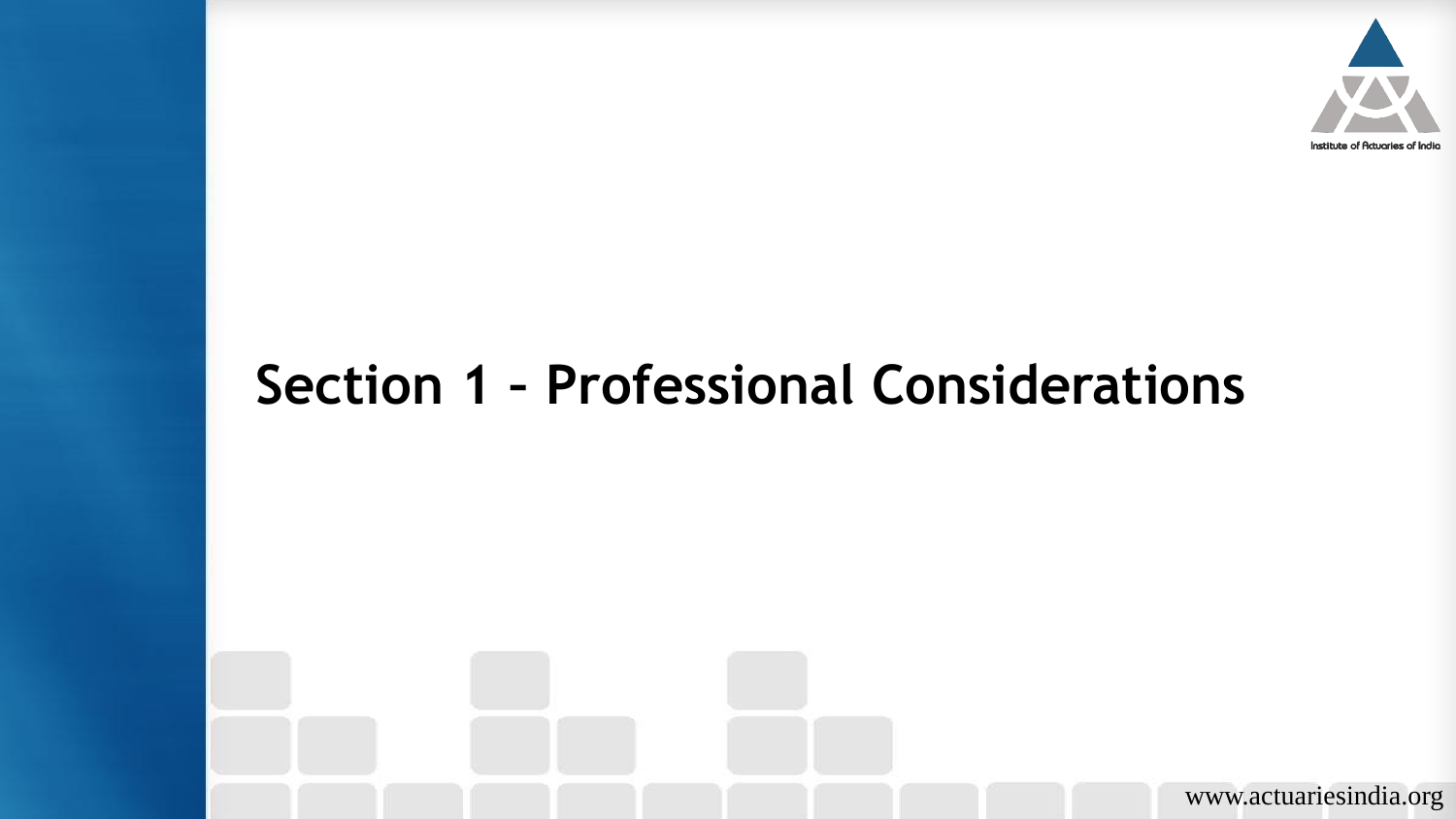

- Pension actuary practicing in Indian market
- Governed by
	- The Actuaries Act, 2006
	- Professional Code of Conduct Version 4.0
	- Actuarial Practice Standard 27: Employee Benefits
	- Actuarial Practice Standard 34: General Actuarial Practice
	- Other Practice standards and guidance notes
- Holds at least Indian CoP

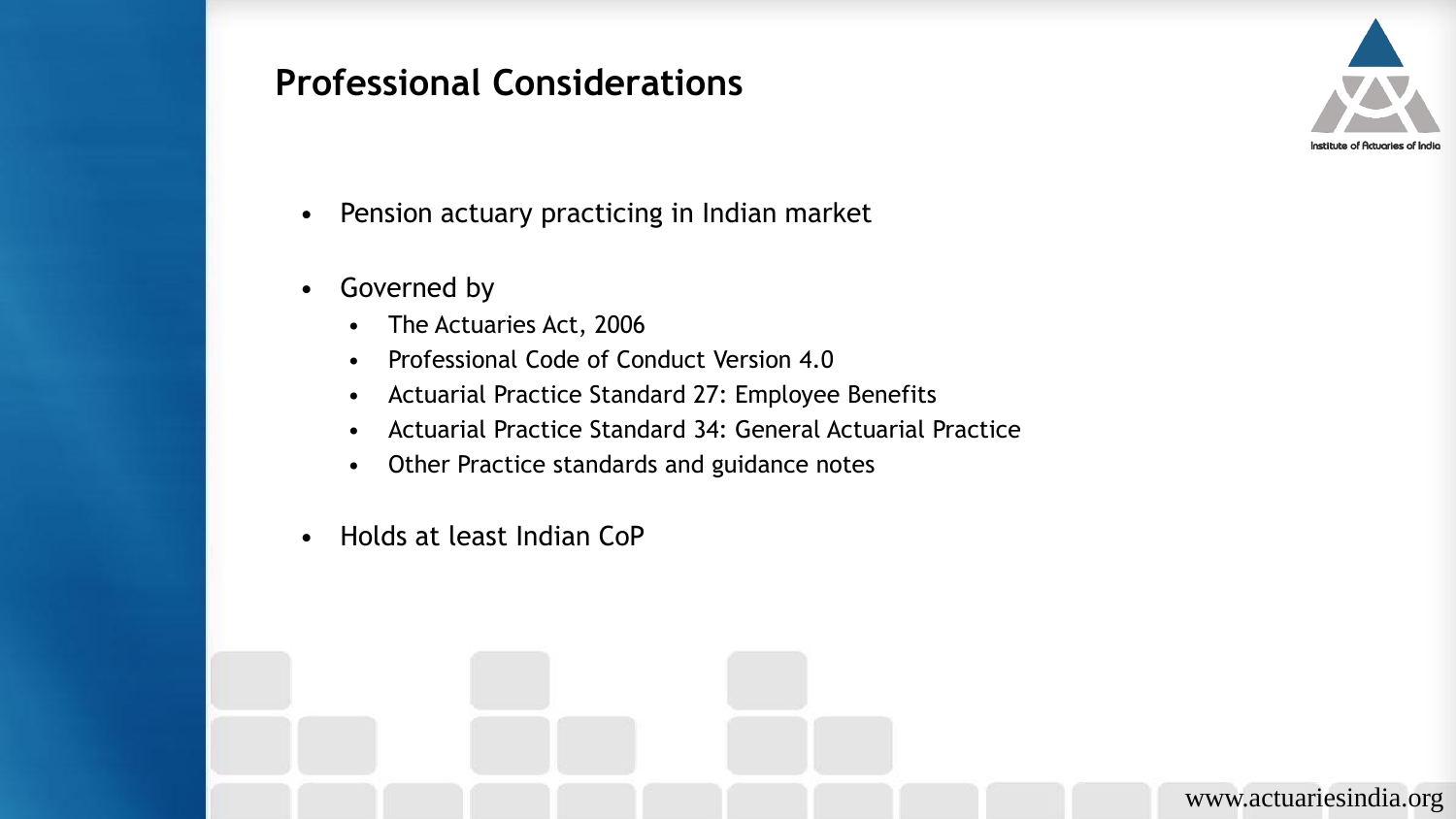

Applicable PCS - General

- *1.1 PCS provides guidance on professional conduct in addition to that provided under the Act and Rules & Regulations*
- *1.2 Where professional guidance is in conflict with legal requirements, members must comply with those legal requirements*
- 2.1 An *obligation* to serve the public interest within the context of building and **promoting** *confidence in the work of actuaries and in the actuarial profession*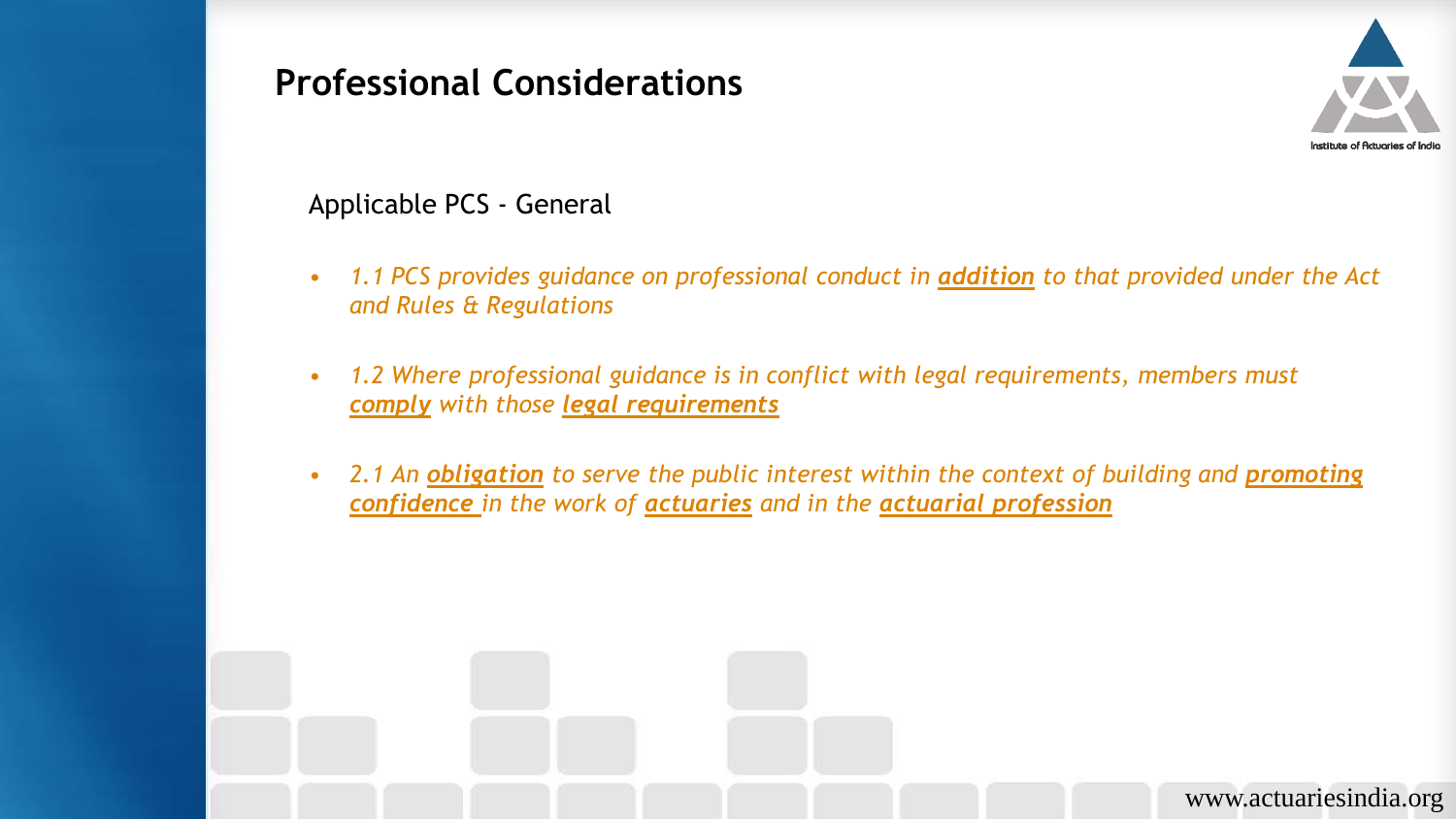

• *1.5.1 Members working outside India are strongly encouraged to join the local actuarial body when it is appropriate, having regard to the nature of their work, to do so.*

Check need and requirements for CoP in all countries where client entities are located

Check and comply with local legal and professional requirements in respective countries

• *1.5.2 A member of more than one actuarial body is subject to rules of all such bodies. If there are doubts or there appears to be a conflict between the two sets of rules, the member should normally seek advice from the professional body*

Check if there are any conflicts between the different bodies in all countries where client entities are located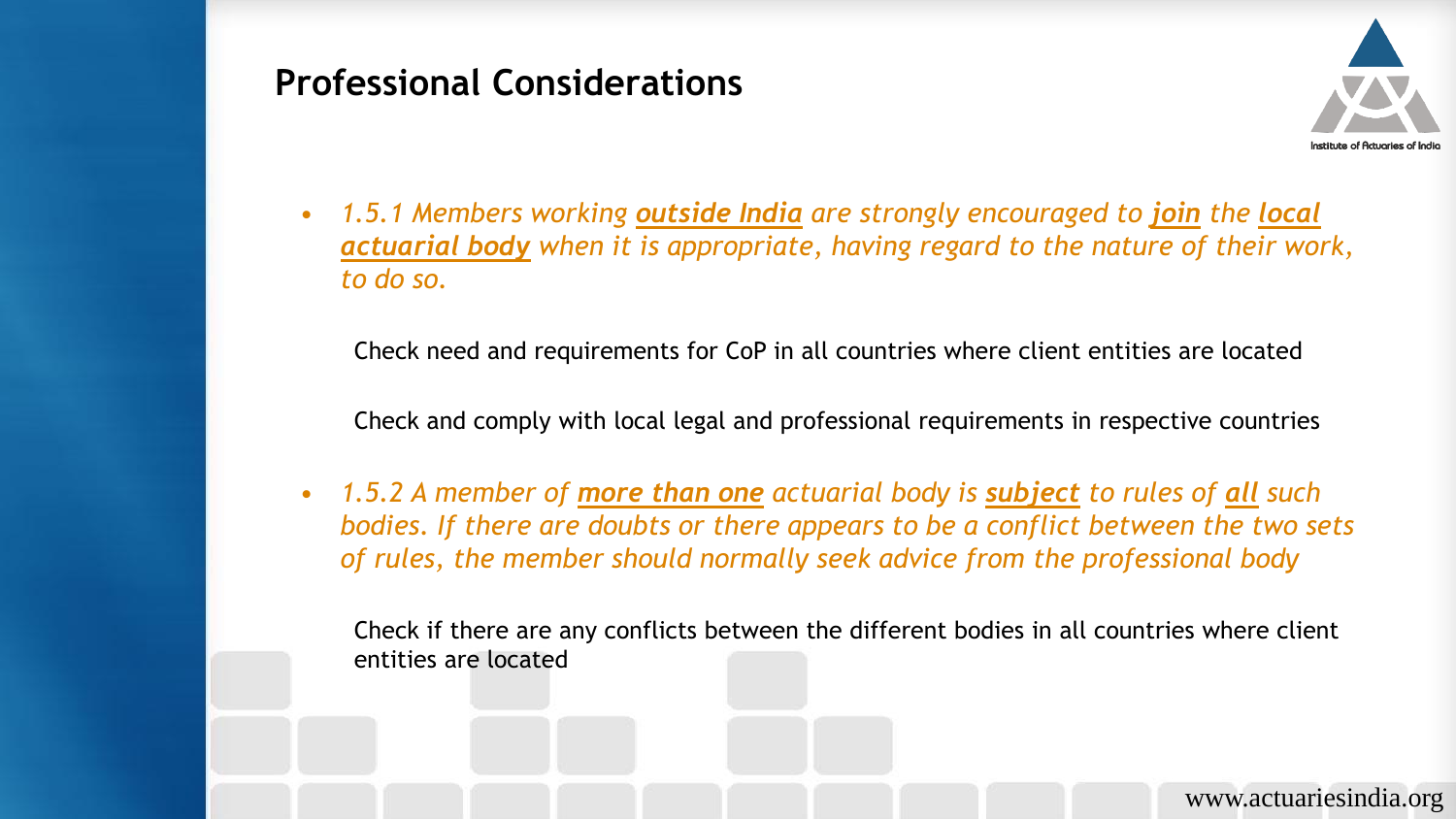

- Purpose of the signed report statutory/accounting or internal such as M&A
- Although for some countries accounting regulations are in line with IASB or FASB there may be some additional local requirements in each of the countries. More details covered in Technical section.
- Client needs a signed report for all 20 entities requirement is for:
	- Standalone entities and / or
	- Consolidated report as client is headquartered in India implications of any re-work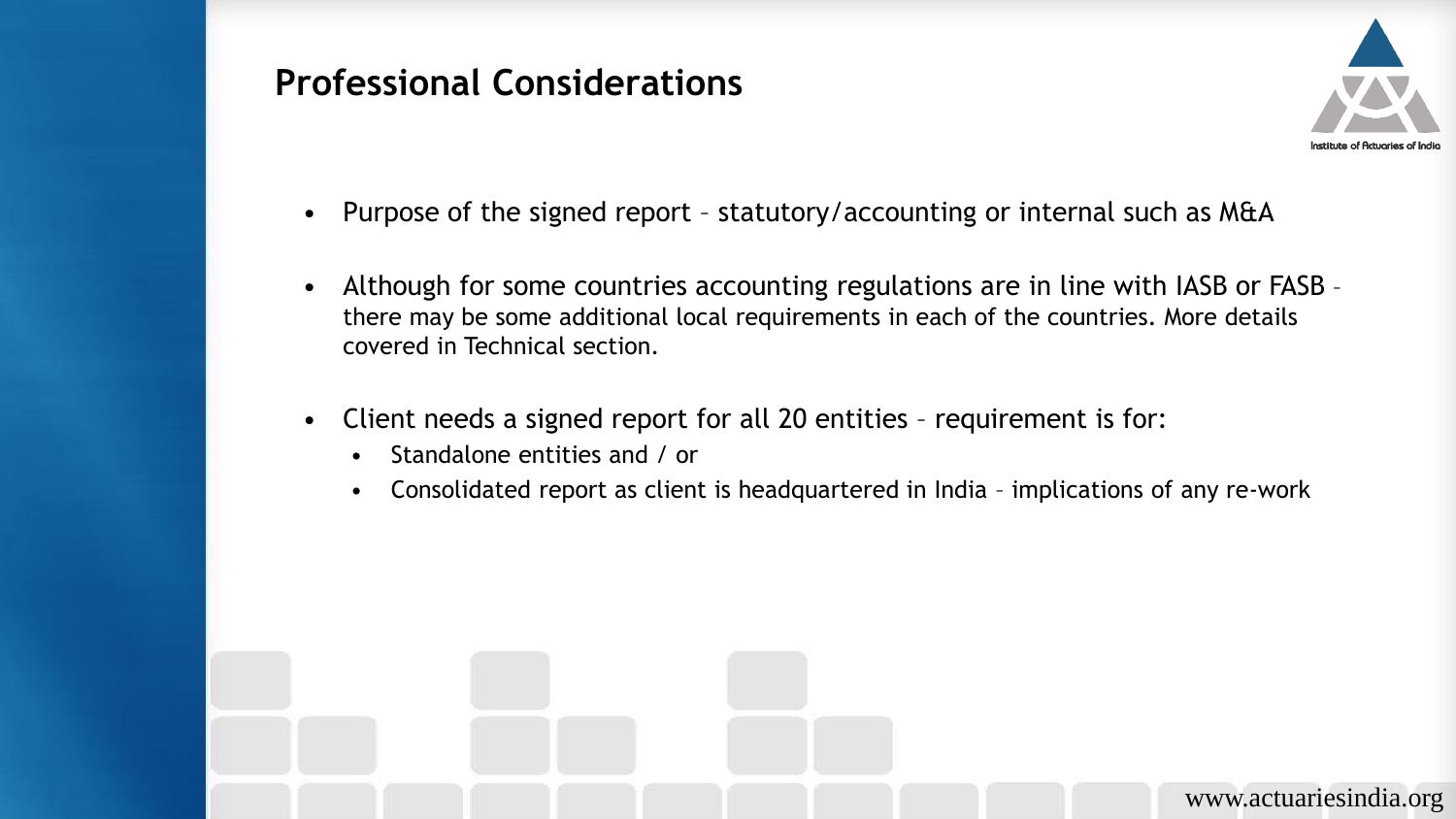

- *1.3 A member must avoid arrangements which inhibit the member's ability to conform to the standards of behaviour, competence and professional judgement …*
- *4.2 In accepting an assignment and when performing an assignment , an actuary must ensure that he or she is qualified to do so as per the requirements of professional guidance and other guidance*

Knowledge and Competence in valuing liabilities for all 20 entities

• *6.2 If there is or might appear to be a conflict of interest between two or more clients of an actuary …., the actuary must consider the nature and extent of the conflict and whether it is such as to make it improper for the actuary to provide actuarial services to one or more of the clients involved in the conflict*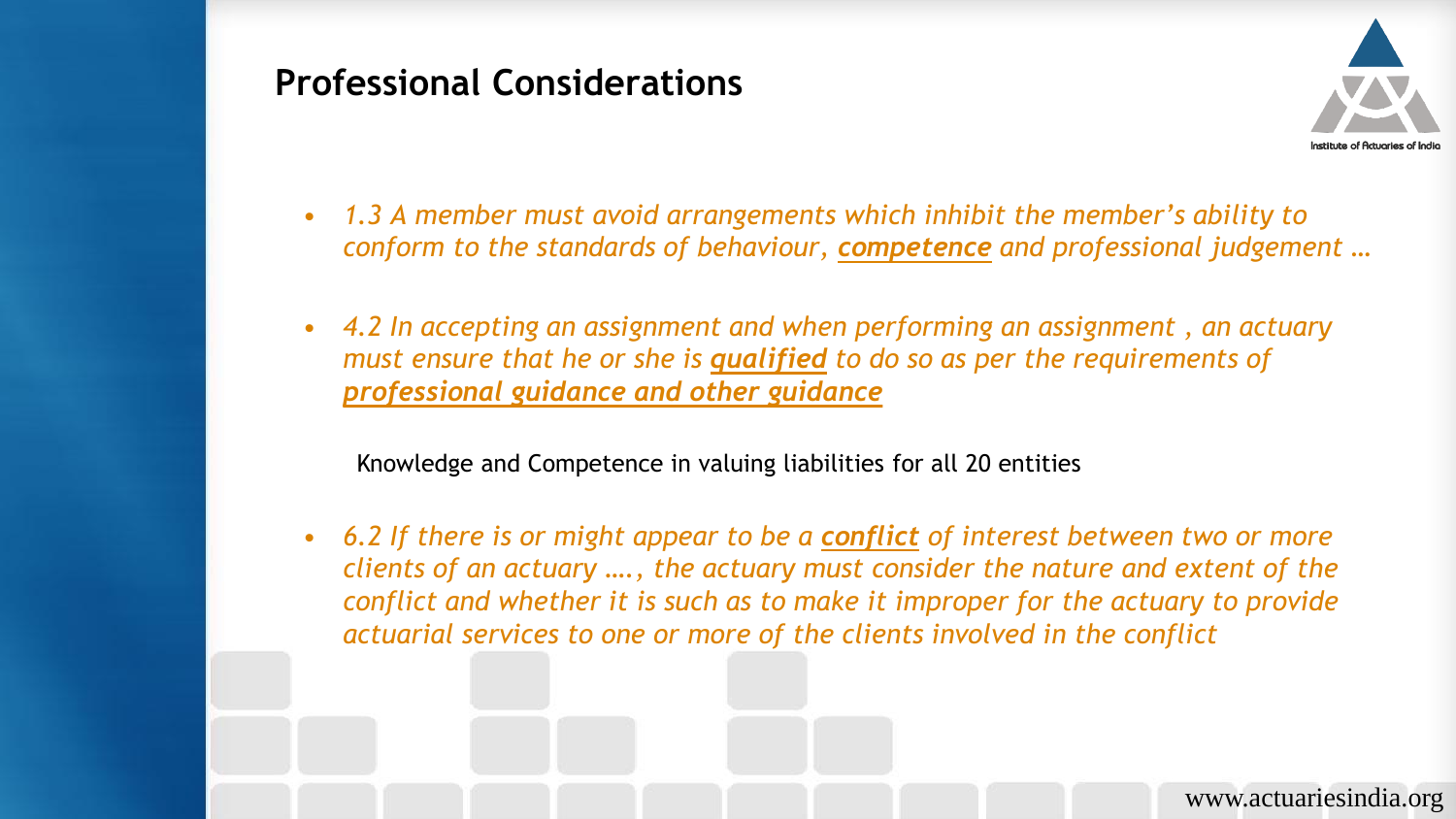

- *2.2 Members have a duty to the actuarial profession and must always act honestly and with integrity*
- *2.3 Clients are entitled to have absolute confidence in the skill, objectivity and integrity of any member*

Possibility of sub-contracting within the timeframe of 1 week

Regulations governing the sub-contracting (if any) in respective countries

Inform client about sub-contracting (demonstrating honesty & integrity)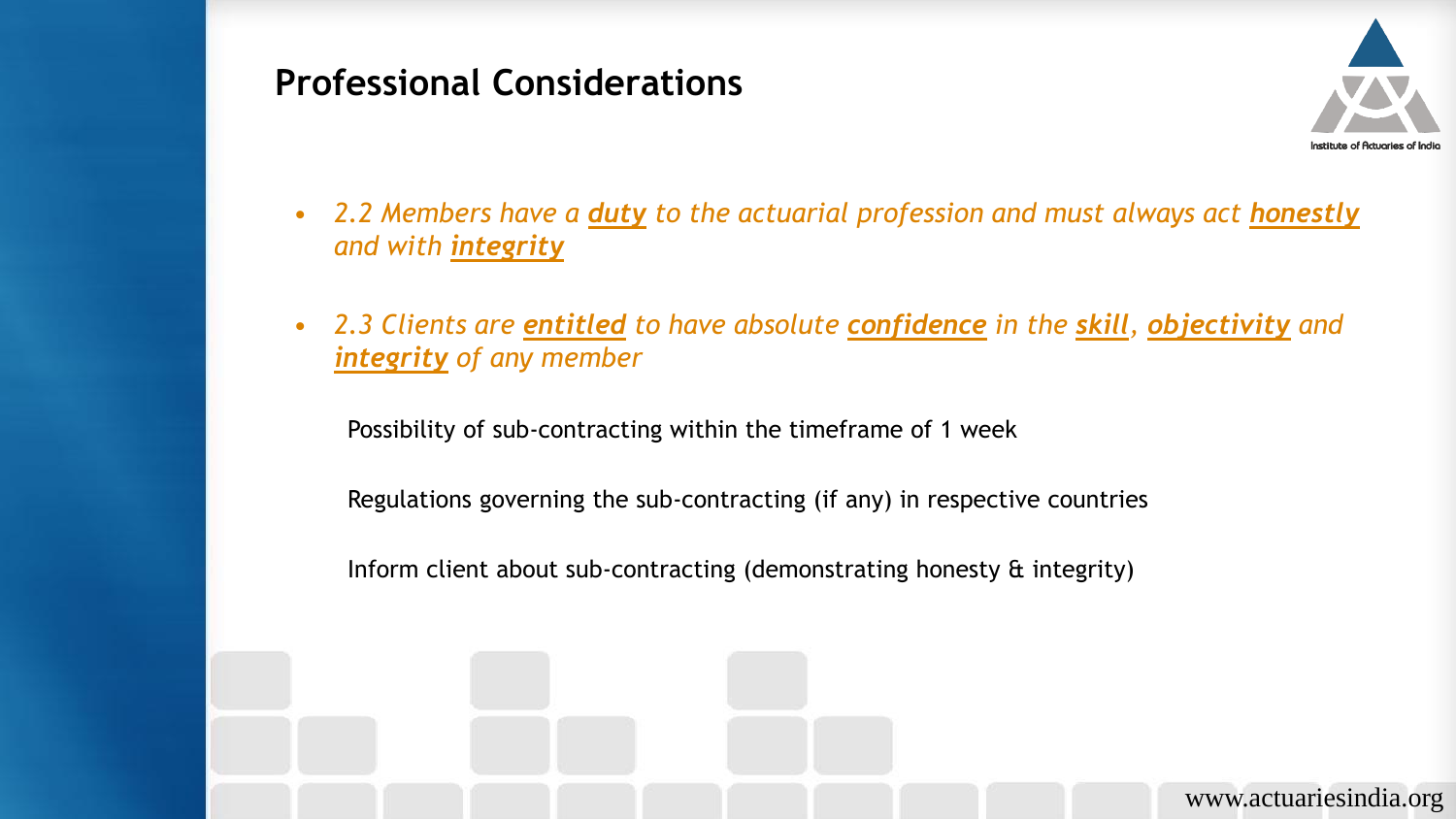

- Seek advice from experienced actuary
- Peer review requirements in any of the countries where client entities are located
	- Availability of peer reviewer
	- Time required for peer review
	- Fee for peer reviewer
- Assignment subject to Actuarial Audit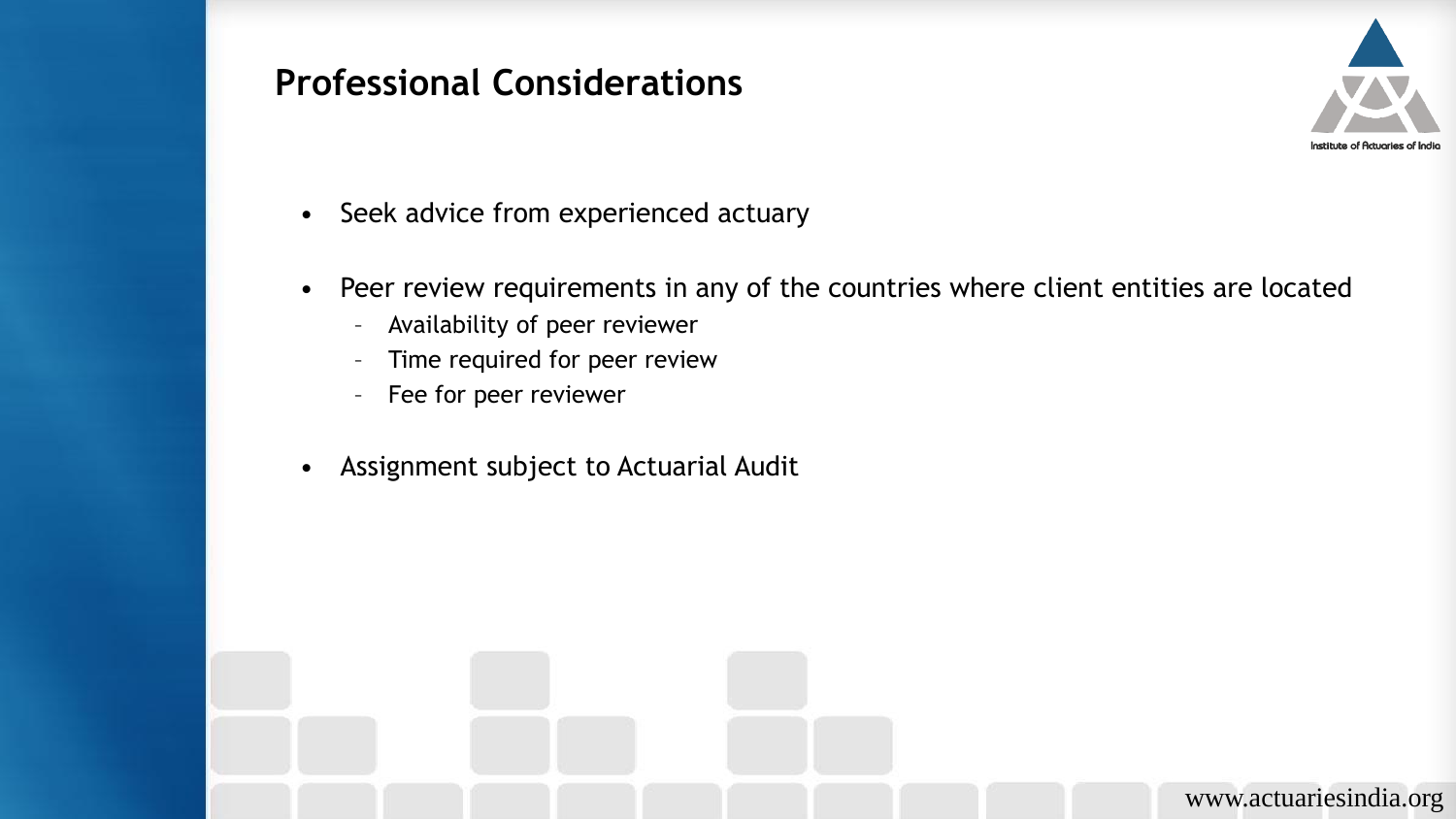

• *6.7 Financial rewards which are large in relation to time spent, including success related or contingency fees, can threaten objectivity and thus contravene the general requirements of the professional conduct. Accordingly, actuaries are advised to exercise extreme care in determining whether to accept such rewards or fees …*

Evaluate whether the fees of 1 crore will threaten the objectivity of the assignment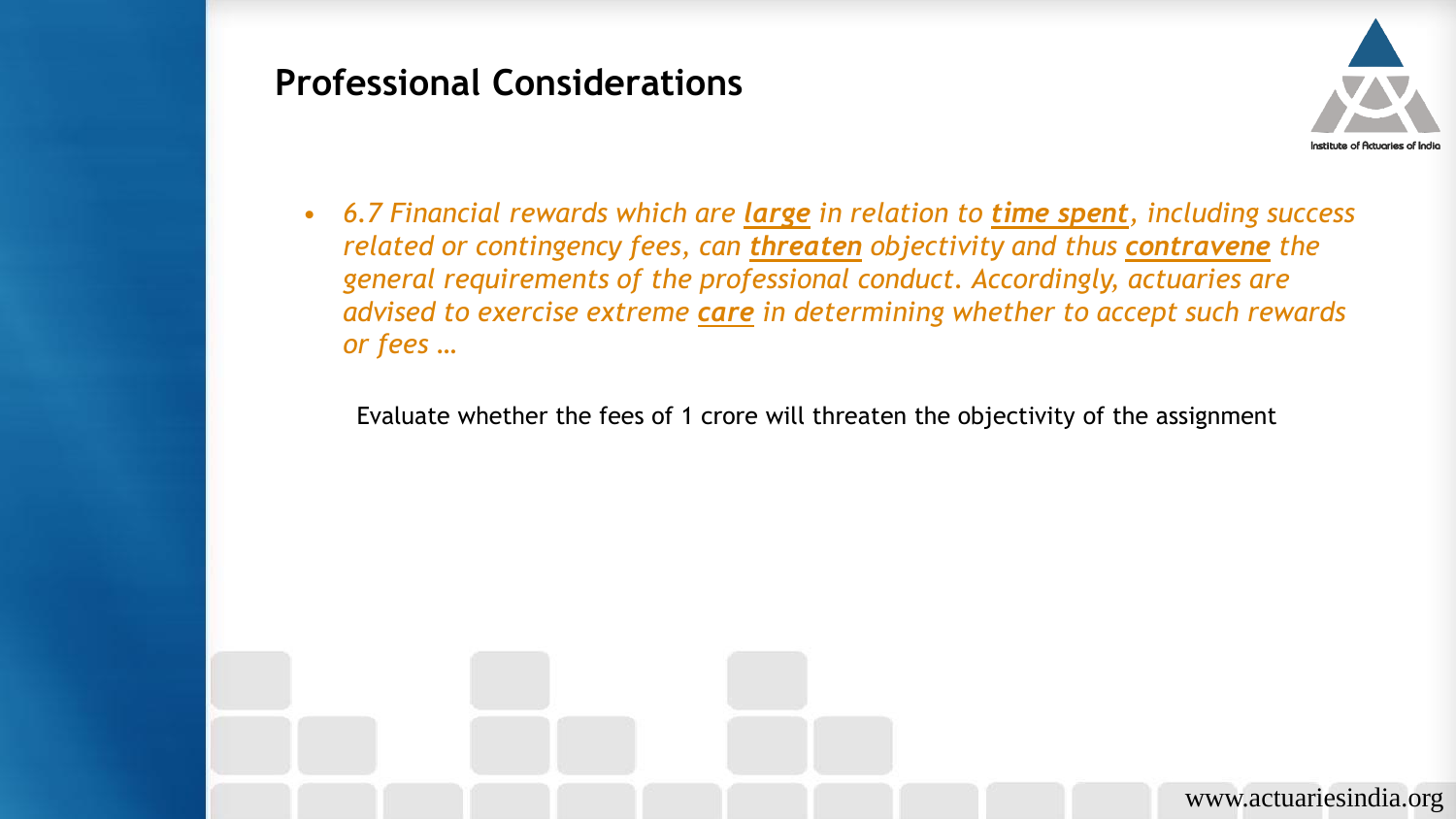

# **Section 2 – Technical Consideration**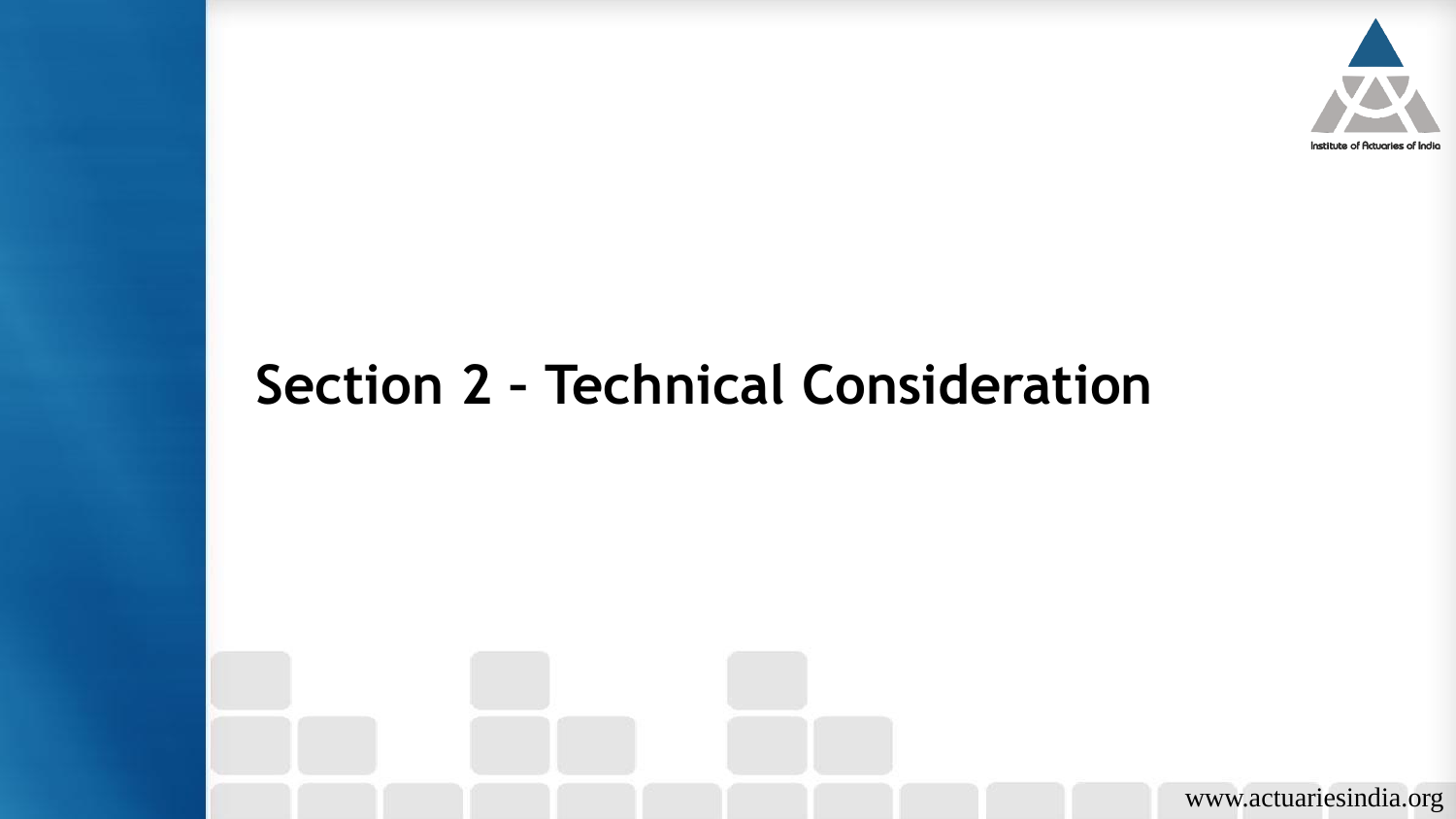## **Technical Considerations**

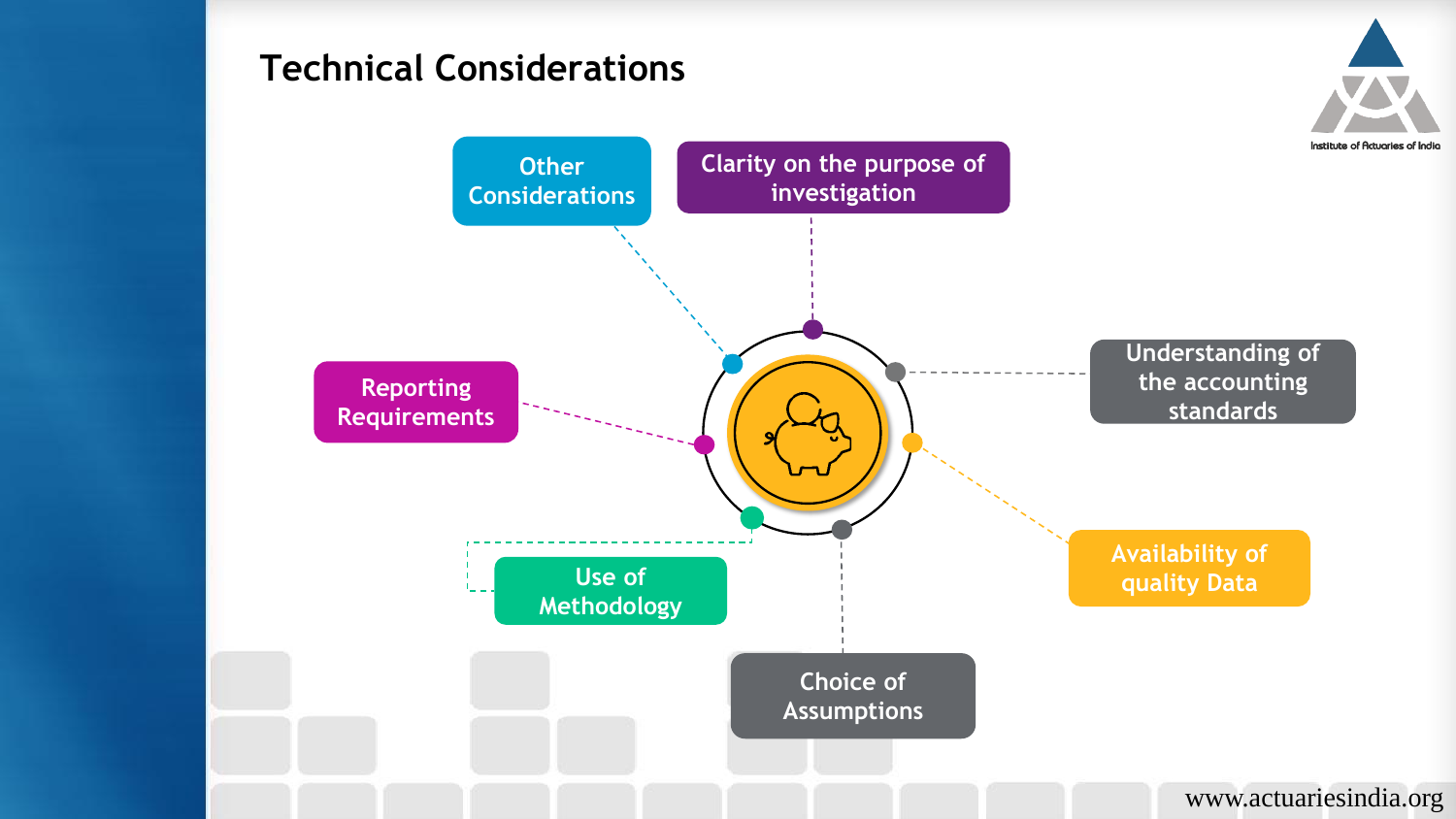# **Clarity on the purpose of the investigation**



- **Understand the purpose of the exercise** 
	- *The member should clearly bear in mind the purpose for which he/she has been asked to carry out an actuarial investigation. The member's choice of valuation method and assumptions will clearly be influenced by the purpose for which he/she is carrying out the investigation. Couple of examples could be* 
		- *Accounting Valuation*
		- *Funding Valuation*
	- *As per Section 8.2 of the APS 27, "the member must ensure that his/her role in a particular assignment is clear and understood by the user. The member must state the capacity in which he/she is providing actuarial advice, the scope, its purpose, and for whom the actuarial work has been performed".*
- **Clarity on the employee benefit schemes as part of this exercise** 
	- *Clarity on the schemes to be part of the valuation including the accounting standards.*
	- *Assess the competence of carrying out valuations for all the schemes under scope of work including the knowledge of professional guidance or other guidance of each of the countries . Ex - the cash balance plans in US are different from standard DB plans.*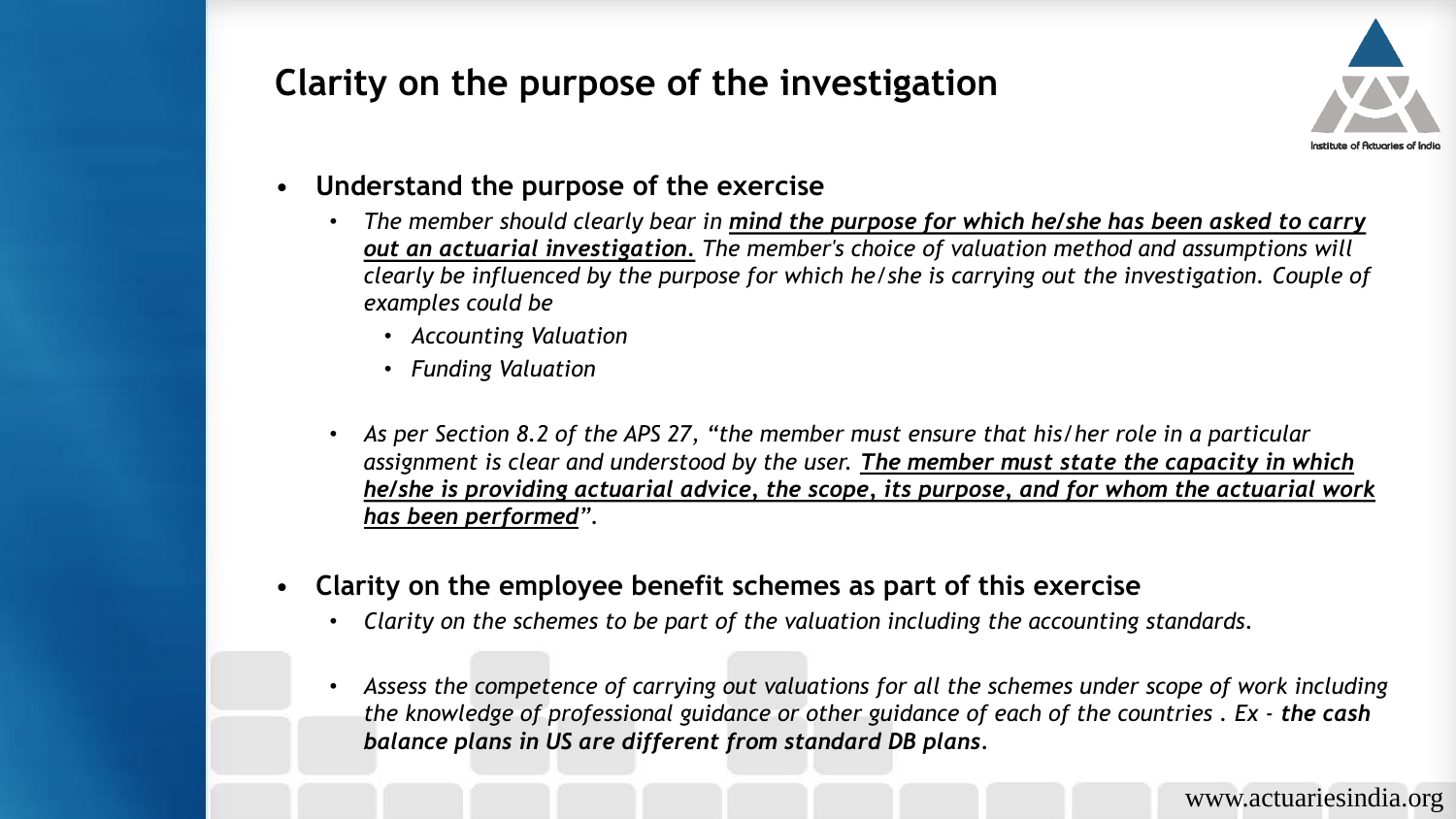#### **Understanding of the accounting standards**



- The scope of work requires the actuary to provide accounting reports under local accounting standards wherever applicable.
- As per section 3.1 of the PCS, An actuary is expected to use best judgment in *formulating advice, whilst paying proper regard to any relevant professional guidance or other guidance. . . . . . Many assignments offered to actuaries require considerable knowledge and experience for proper completion. Requisite knowledge includes methodology, relevant legislation and, in respect of work outside India local conditions and any professional code of practice in the country concerned. Actuaries must not give advice, unless*
	- *satisfied of personal competence in the relevant matters*
	- *acting in co-operation with, or with the guidance of, someone (not necessarily an actuary) with the requisite knowledge and experience*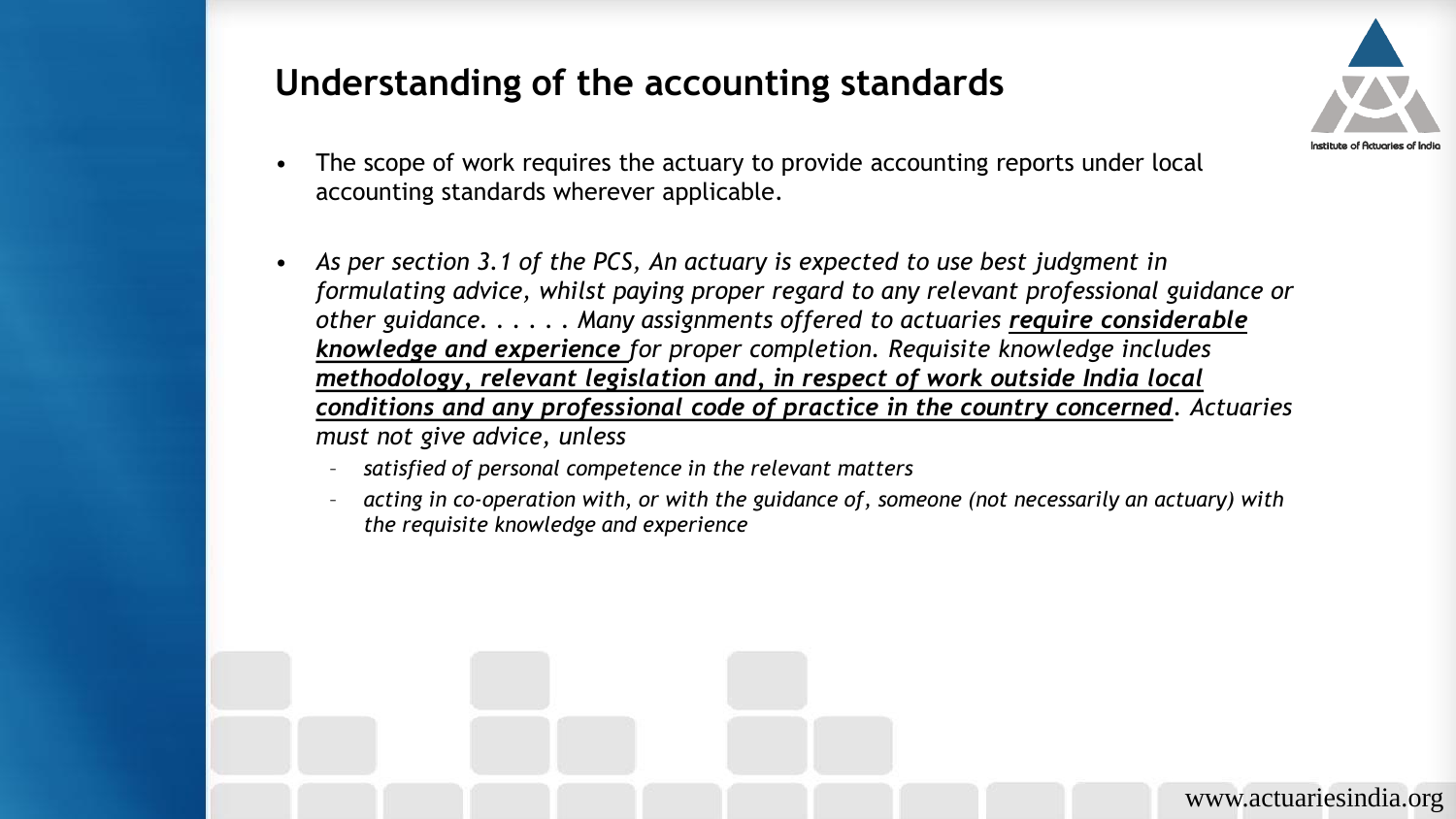#### **Availability of quality data set**



**Assess the Availability of scheme documents relating to current and past operation of the schemes such as –** *Policy documents, Trust Deeds including amendments, announcements, discretionary benefits etc.* 

**Data Related to current position of the scheme** *i.e., accounting data, asset data, membership data etc.* 

**Need information related to future operation of the schemes such as -** *Views on future discretionary practices, Possible future changes to benefit entitlements, Future investment strategy etc.* 

**Discuss the quality of the data available and format in which the data will be shared and assess the need of any thorough data checks to be carried out** 

**Explore the possibility of the summarized data set in absence of the quality information for the valuation (if required)**

*As per Section 3.4 of PCS, An actuary must consider the extent to which it is appropriate to carry out investigations to assess the accuracy and reasonableness of any data being used. The advice should normally include an explanation or qualification if the actuary has any reservations about the reliability of the data.*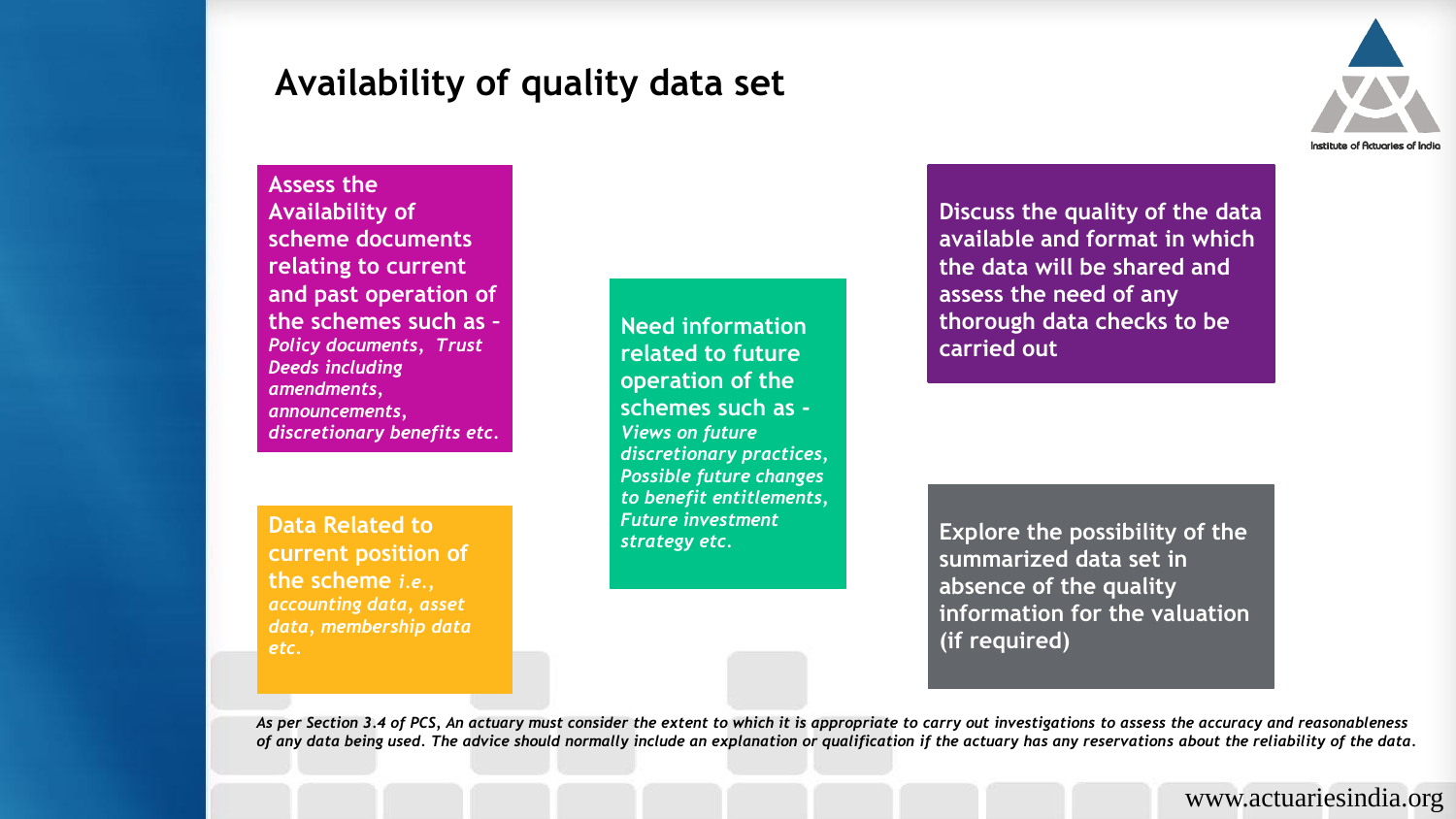#### **Choice of Assumptions**

situations like hyperinflation or non-availability of deep bond market



| <b>Discount Rate</b>                                                                           | <b>Investment Return</b><br><b>Assumption</b>                    | <b>Other Financial</b><br><b>Assumptions</b>                                                                                                                                                                                                                                                                                                                                                                              | <b>Demographic</b><br><b>Assumptions</b>                                                                                                                                                                                                                    |  |
|------------------------------------------------------------------------------------------------|------------------------------------------------------------------|---------------------------------------------------------------------------------------------------------------------------------------------------------------------------------------------------------------------------------------------------------------------------------------------------------------------------------------------------------------------------------------------------------------------------|-------------------------------------------------------------------------------------------------------------------------------------------------------------------------------------------------------------------------------------------------------------|--|
| Usually,<br>$\blacksquare$<br>prescriptive in<br>accounting<br><b>standards</b>                | Understanding of<br>the asset classes<br>and investment<br>types | Should reflect an<br>entity's best<br>estimates of the<br>variables that will<br>determine the<br>Understanding of<br>ultimate cost of<br>the investment risk<br>providing post-<br>in particular the<br>employment<br>risk of default,<br>benefits<br>marketability and<br>liquidity of the<br>Availability of data<br>to comment on the<br>securities<br>financial<br>Understanding of<br>assumptions<br>the investment | • Accessibility of<br>Mortality tables and<br>understanding of<br>any improvements<br>applicable in each<br>of the countries<br>Accessibility of<br>$\blacksquare$<br>market data to<br>comment on the<br>usefulness of other<br>demographic<br>assumptions |  |
| Assess the<br>$\blacksquare$<br>accessibility of<br>yield curves for all<br>the countries      | $\blacksquare$<br>$\blacksquare$                                 |                                                                                                                                                                                                                                                                                                                                                                                                                           |                                                                                                                                                                                                                                                             |  |
| Knowledge of<br>$\blacksquare$<br>market practice in<br>case yield curves<br>are not available |                                                                  |                                                                                                                                                                                                                                                                                                                                                                                                                           |                                                                                                                                                                                                                                                             |  |
| Dealing with<br>$\blacksquare$                                                                 |                                                                  |                                                                                                                                                                                                                                                                                                                                                                                                                           |                                                                                                                                                                                                                                                             |  |

regulations in each of the countries.

recommended by the reporting entity

the methodology to arrive at a specific

**■** Understanding of

assumption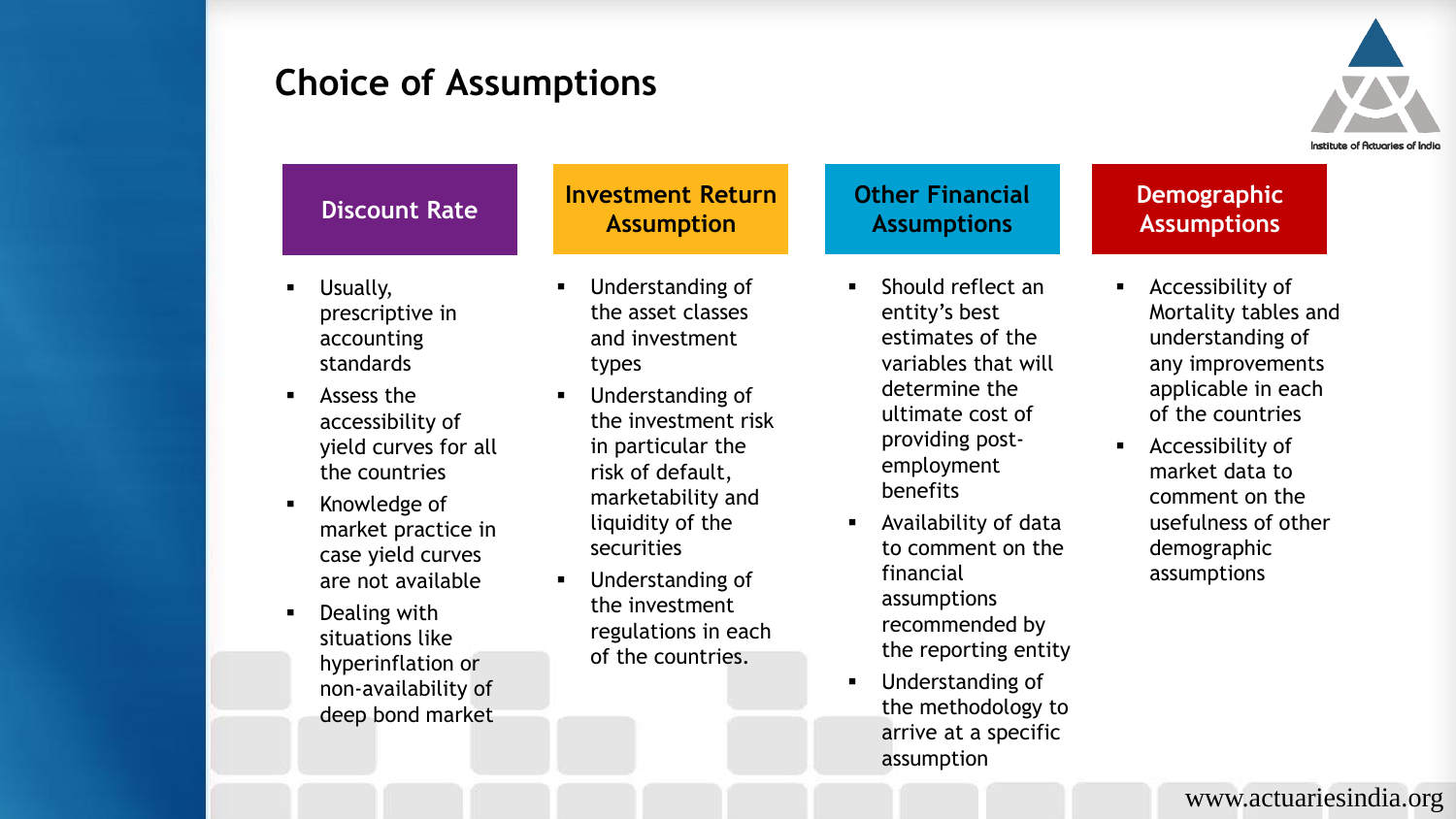## **Use of Methodology**



- Accounting Standards usually prescribe the type of actuarial method to be applied. The most prevalent methodology applied is the Projected Unit Credit ("**PUC**") Method
- Some specific nuances on applying the PUC method for calculation of defined benefit obligations/liabilities for typical plans needs to be considered
- The methodology used must reflect the situation of the particular plan and the company as no specific guidance may be available in the accounting standards for DC plans with DB underpin. The member must be able to demonstrate that the method applied is scientific and appropriate for the exercise and must describe the method used in his/her actuarial work report.
- Some of the plans under US-GAAP may require valuation as per the Traditional Unit Cost method ("TUC") e.g., **the cash balance plans.**

#### **Note:**

*Under the PUC method a "projected accrued benefit" is calculated at the beginning of the year and again at the end of the year for each benefit that will accrue for all active members of the Plan. The "projected accrued benefit" is based on the Plan's accrual formula and upon service as of the beginning or end of the year, but using a member's final compensation, projected to the age at which the employee is assumed to leave active service. The Plan liability is the actuarial present value of the "projected accrued benefits" as of the beginning of the year for active members.*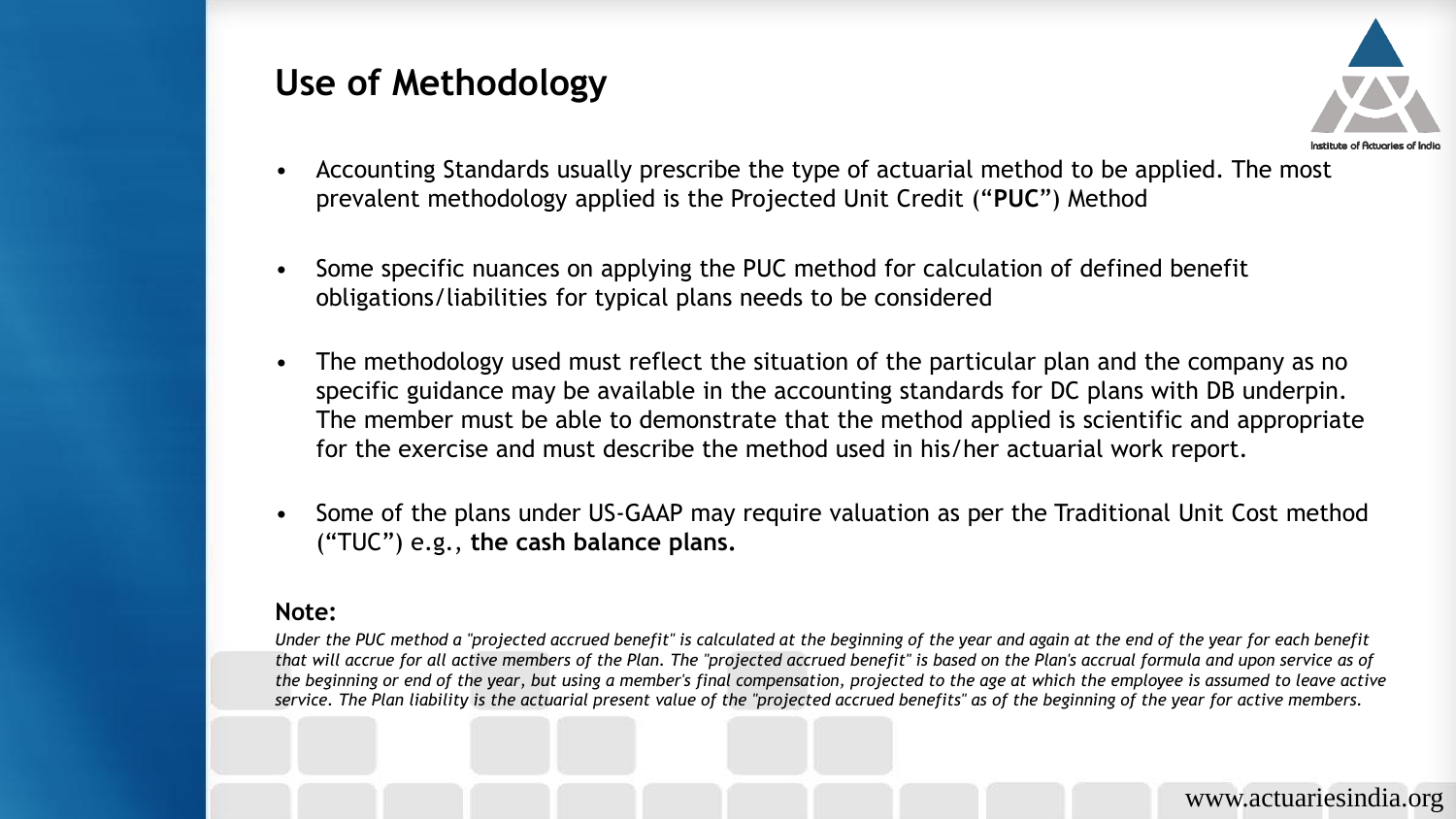#### **Reporting Requirements**



- Different accounting standards will have different reporting requirements such as -
	- Sensitivity Analysis
	- Recognition of profit and loss
	- Commentary on the investment risk
	- Description of the plan Characteristics and the associated risk
	- Projection details for future such as expected payouts
- The requirements and the formats of local accounting standards wherever applicable may be different from the standard requirement of IAS 19 and US GAAP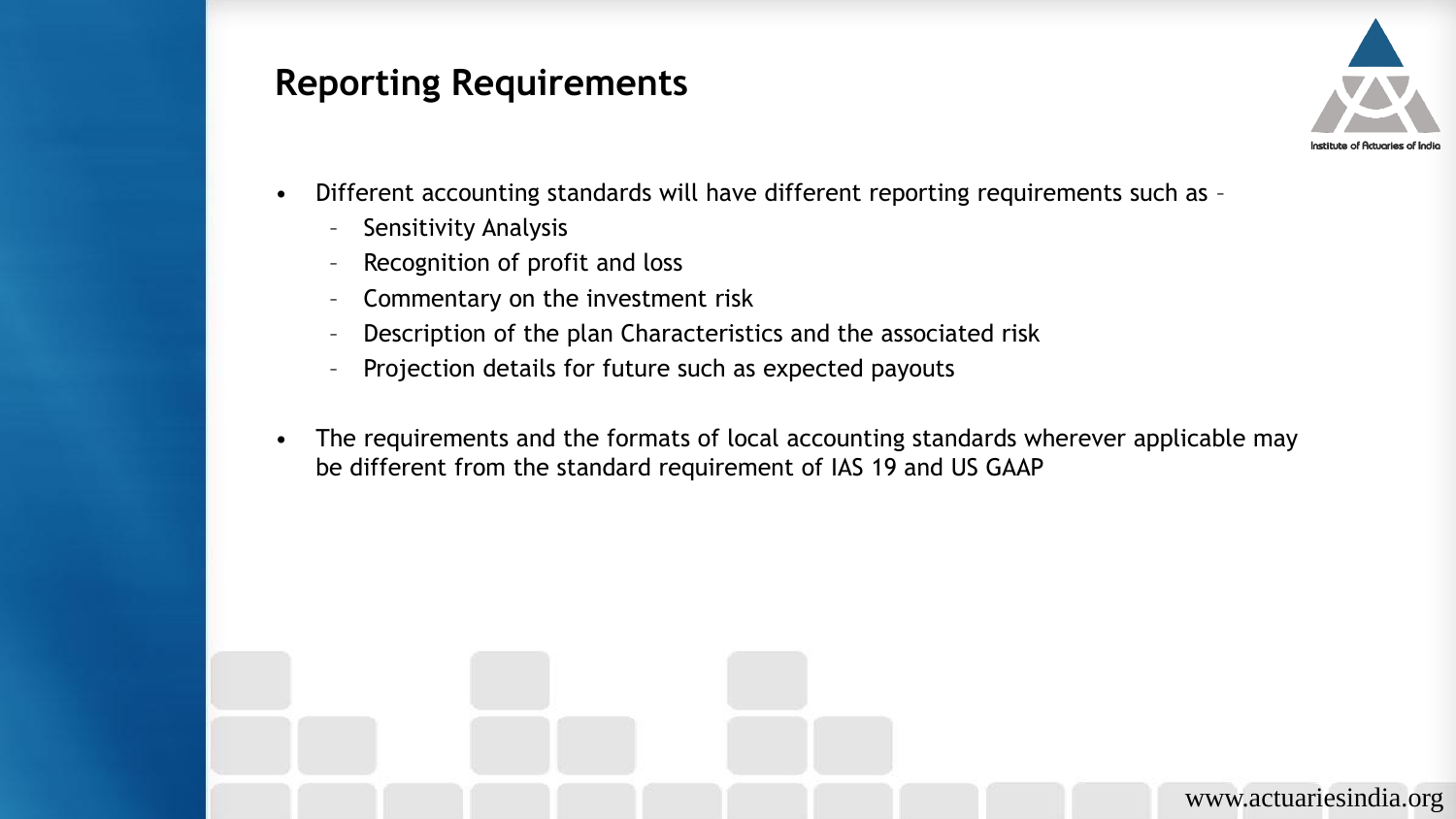### **Other Considerations**



# **1 2 3**

**Significant deviation of results from previously reported numbers** 

**Consensus on methodology for the valuation of options and guarantees offered** 

**Understanding the investment risk as some of the accounting standards requires a disclosure**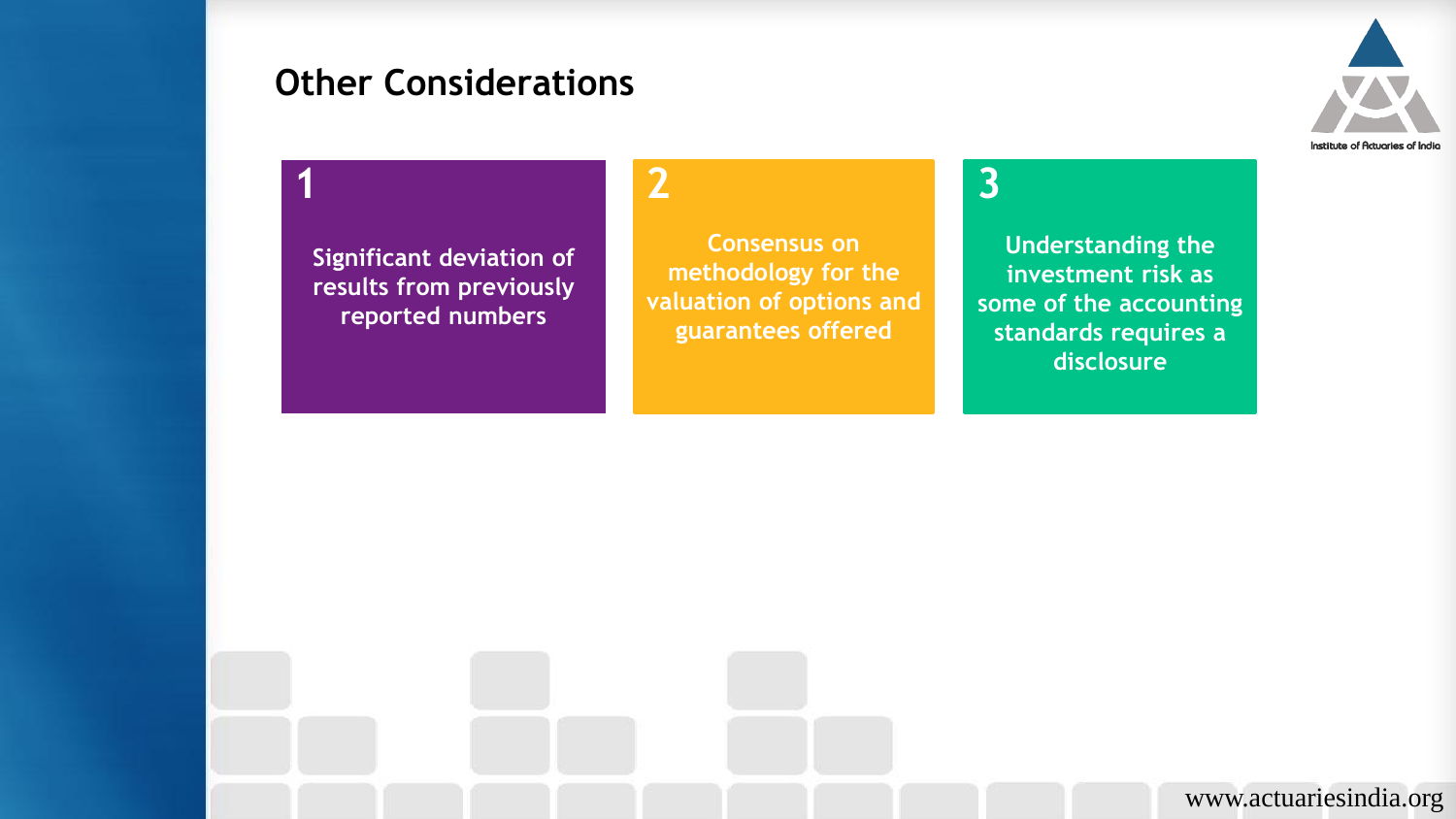

# **Section 3 – Operational Consideration**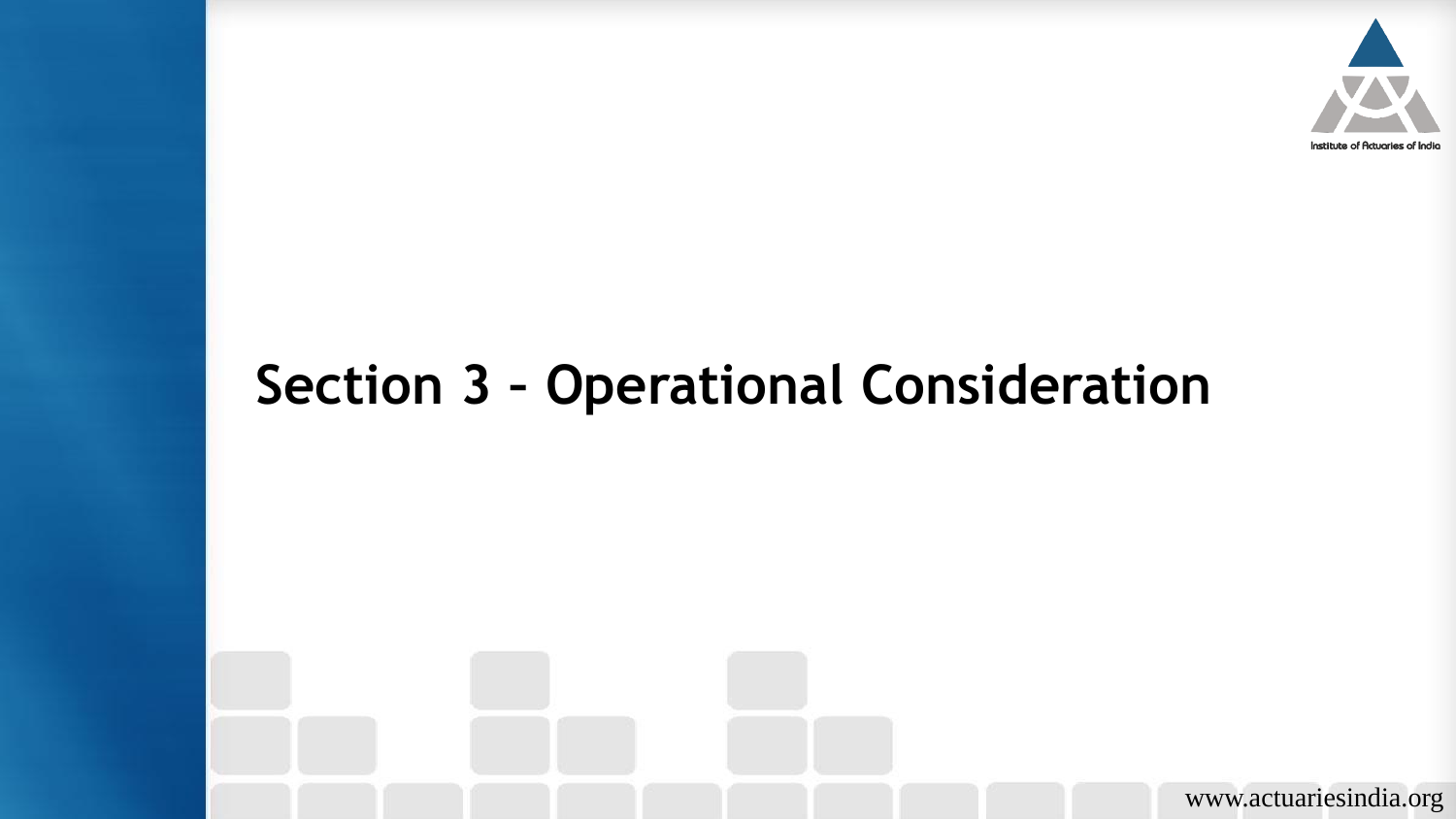

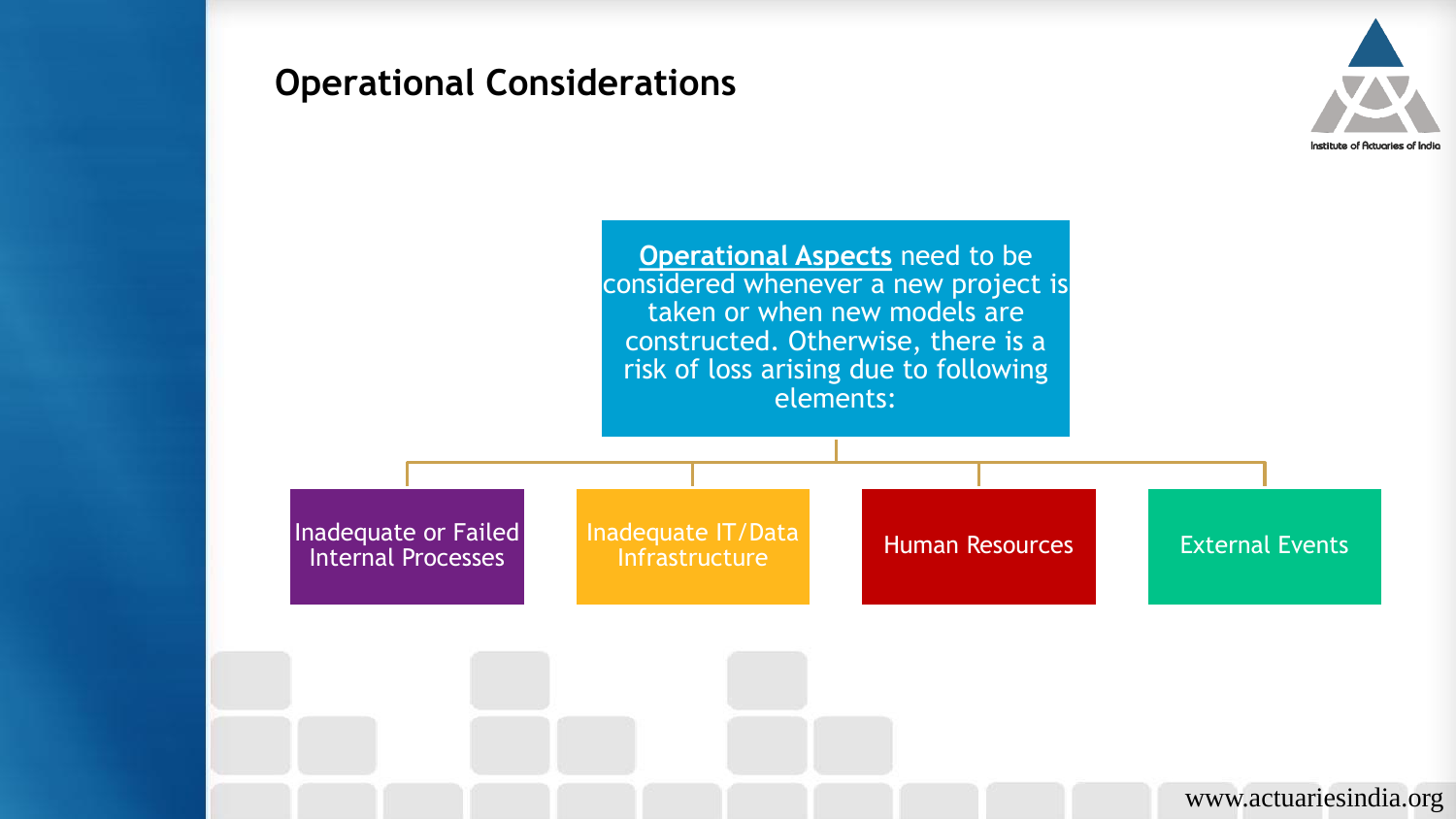

#### • **Prior Actuary's Letter as per PCS v4\*:**

- ➢ Inform the client that you will intimate the previous actuary. If he disagrees, then decline the assignment.
- $\triangleright$  What is the Starting Timeline for First Report Does it start once the response is received?
- ➢ Write to the Previous Actuary asking for Appropriate Information about the Client and associated operations
- ➢ What if the response is not provided by Previous Actuary within the mentioned timelines?
- ➢ Prior Actuary's Letter requirement can also vary by Country

#### • **NDA and Contracting:**

- $\triangleright$  What is the full On-Boarding Process
- ➢ Level of Due-Diligence Performed before entering into a new relationship
- $\triangleright$  Contract with all relevant terms should be signed off

\*Note - Professional Code of Conduct Version 4.0 – Section 7: Acceptance of an Assignment www.actuariesindia.org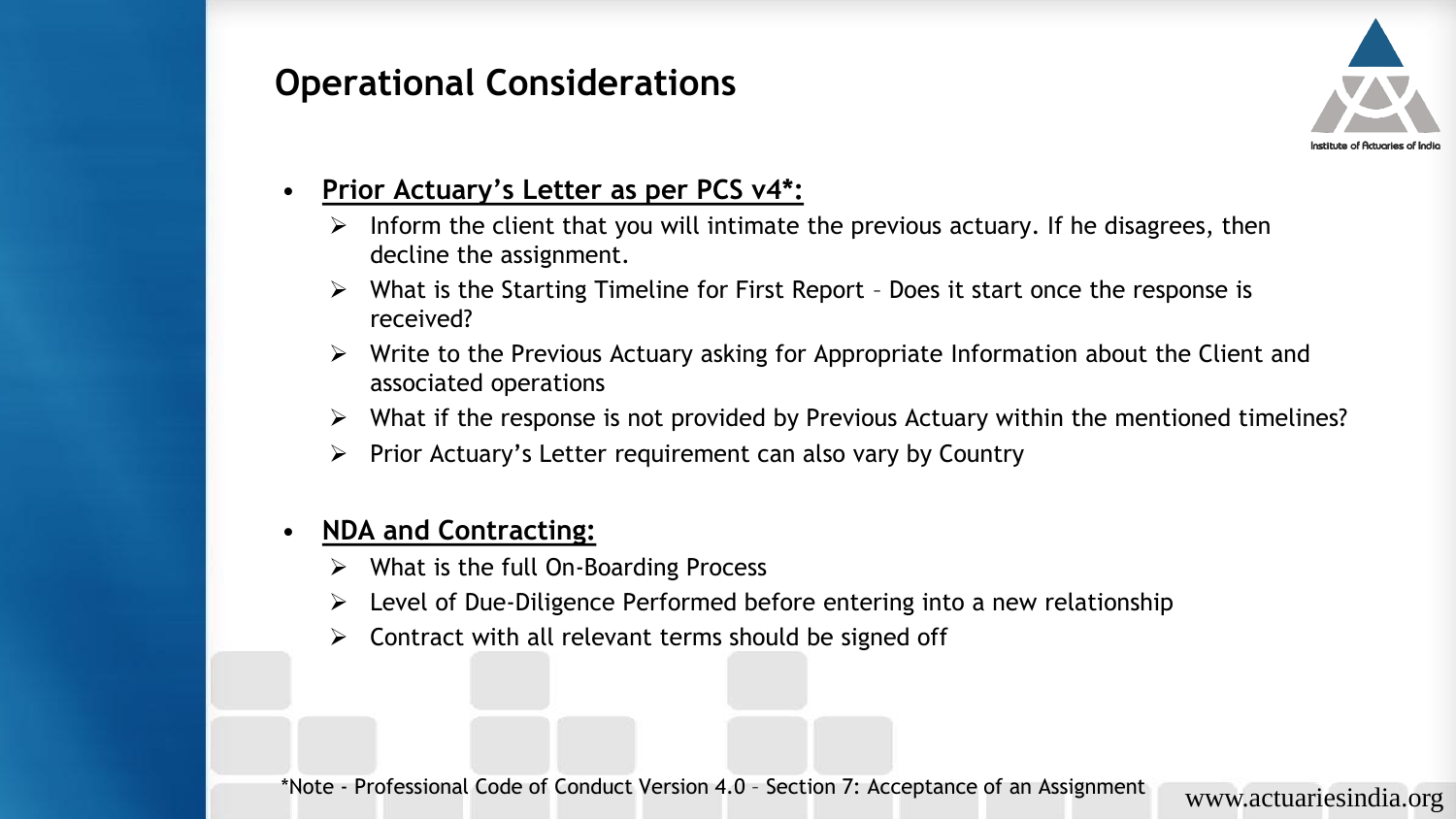

- **Process Management, Internal & Peer Review\*:**
	- ➢ Process Controls: To what extent, if any, the procedures used to carry out this work should be controlled, and if so, how
	- $\triangleright$  Internal Review: To ensure the quality of the work and final report. Consider whether the standard process of Doer, Checker and Reviewer can be followed considering the tight timelines
	- $\triangleright$  Peer Review: To what extent, if at all, it is appropriate for the report to be independently reviewed, in totality or by component, before the final report is submitted to the intended user. If it is deemed appropriate, then:
		- $\circ$  Actuary should select a reviewer who is independent of involvement with the specific components reviewed. Is knowledgeable and experienced in the practice area
		- $\circ$  Should comply with the appropriate applicable guidelines
	- ➢ Treatment of any Subsequent Events: Actuary should consider any subsequent events that has the potential of materially changing the final results and disclose such an event in the final report

\*Note - As per Actuarial Practice Standard 34: General Actuarial Practice – Sections 2.11, 2.12 and 2.13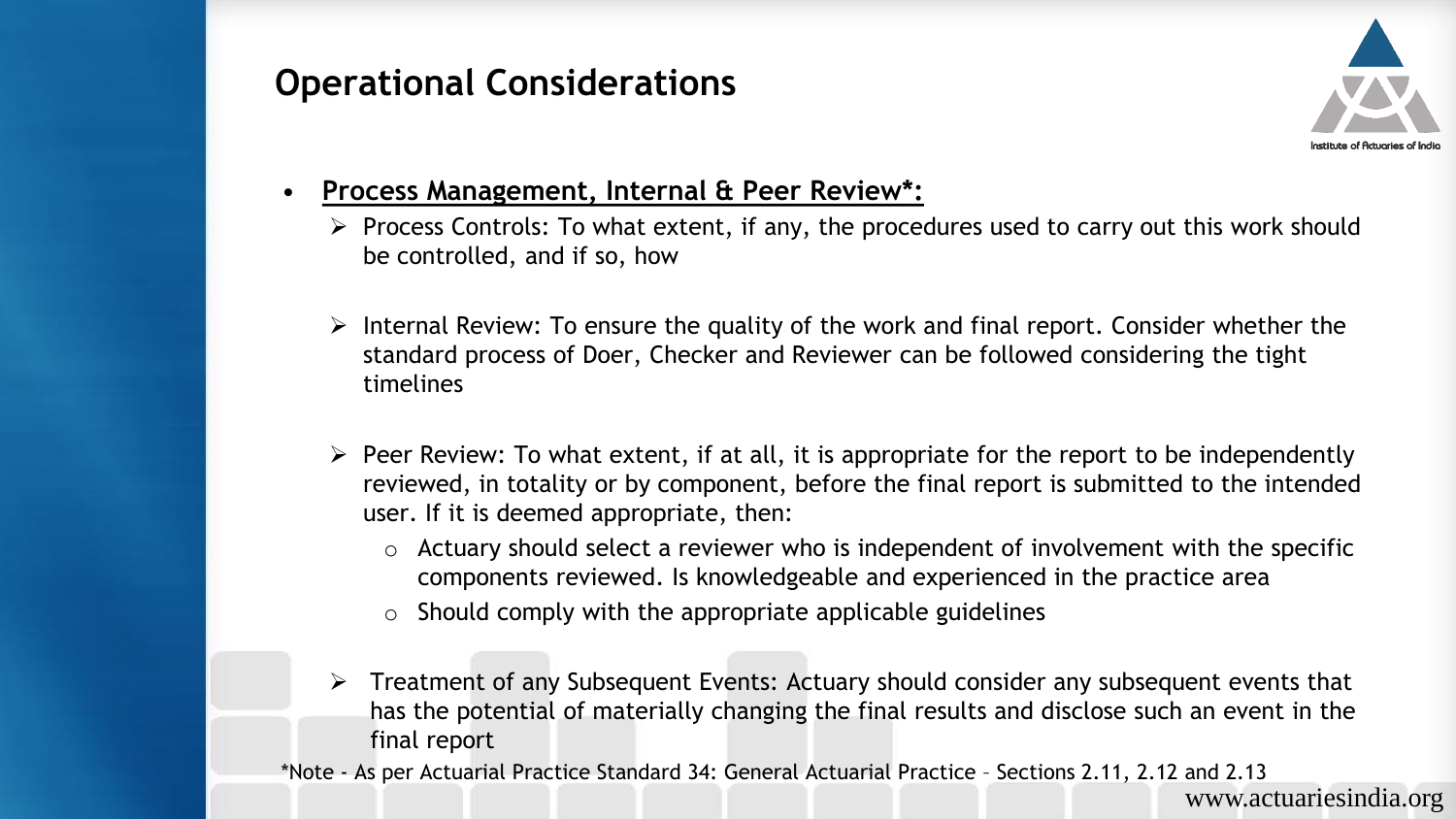

- **Appropriateness of Internal IT Infrastructure / Systems**
	- $\triangleright$  Overall improved operational efficiency by controlling/managing Data for all the tasks/reports/countries through one, single Integrated Data System
	- $\triangleright$  Data Protection Legislation needs to be adhered to and it also varies by Country like Data Protection Act in the UK, Personal Information Protection and Electronics Documents Act in Canada etc. Policy to cover – availability, usability, integrity and security of data.
	- $\triangleright$  Credibility of the data As the errors in the data relating to beneficiaries or error in data used to determine parameters for a model – could lead to Operational Risk – Can lead to inappropriate advice which in turn can threaten the security of a particular scheme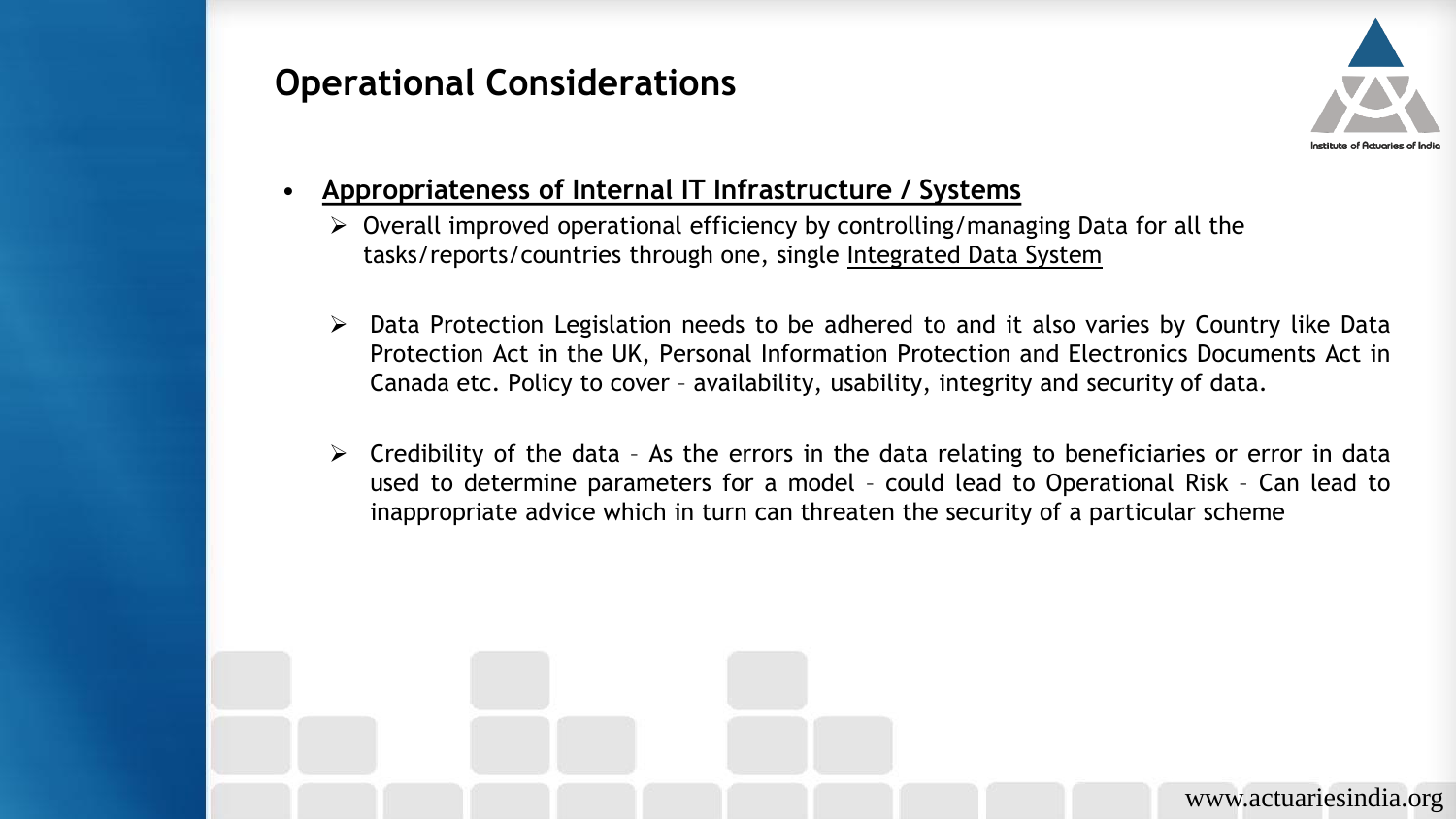

#### • **Budgeting:**

- $\triangleright$  Resource Hiring and Planning:
	- o Existing Resources appropriate to perform this new task
	- o In case of additional hiring, cost should be incorporated in the Budget
	- o Actuary should try to avoid Dominance Risk i.e. Dominance of a single individual for the full task – This is a part of Operational Risk
- ➢ What is the exact Payment Schedule of this Proposal?
- $\triangleright$  Proportion of the Risk Premium in the overall quotation which will be based on the all the risks involved as mentioned in the coming slides, number of different accounting standards to be adhered.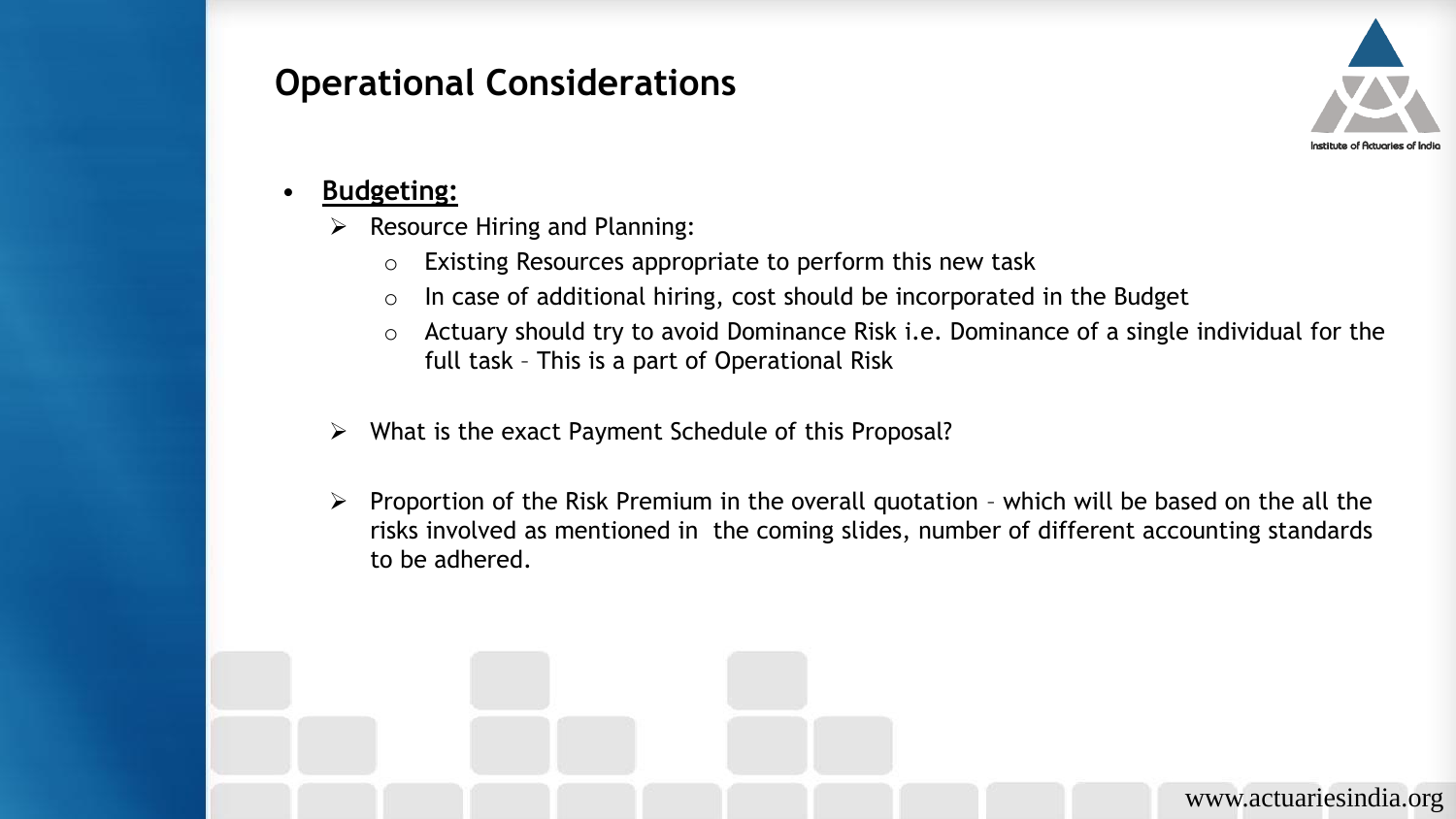

#### • **Risk Mitigation Strategies:**

- $\triangleright$  Does the Actuary have Cyber Insurance in place to protect against the tangible/intangible losses from Hacking attack
- ➢ Professional Indemnity Insurance?

#### • **Documentation and Reporting:**

- $\triangleright$  Whether documentation is sufficient Contains enough detail for the user / another Actuary in the same practice area to understand the work and assess the judgements made
- $\triangleright$  Final Report should be compliant with APS 34 (Sections 2.14, 3.1 and 3.2)\*

\*Note - Actuarial Practice Standard 34: General Actuarial Practice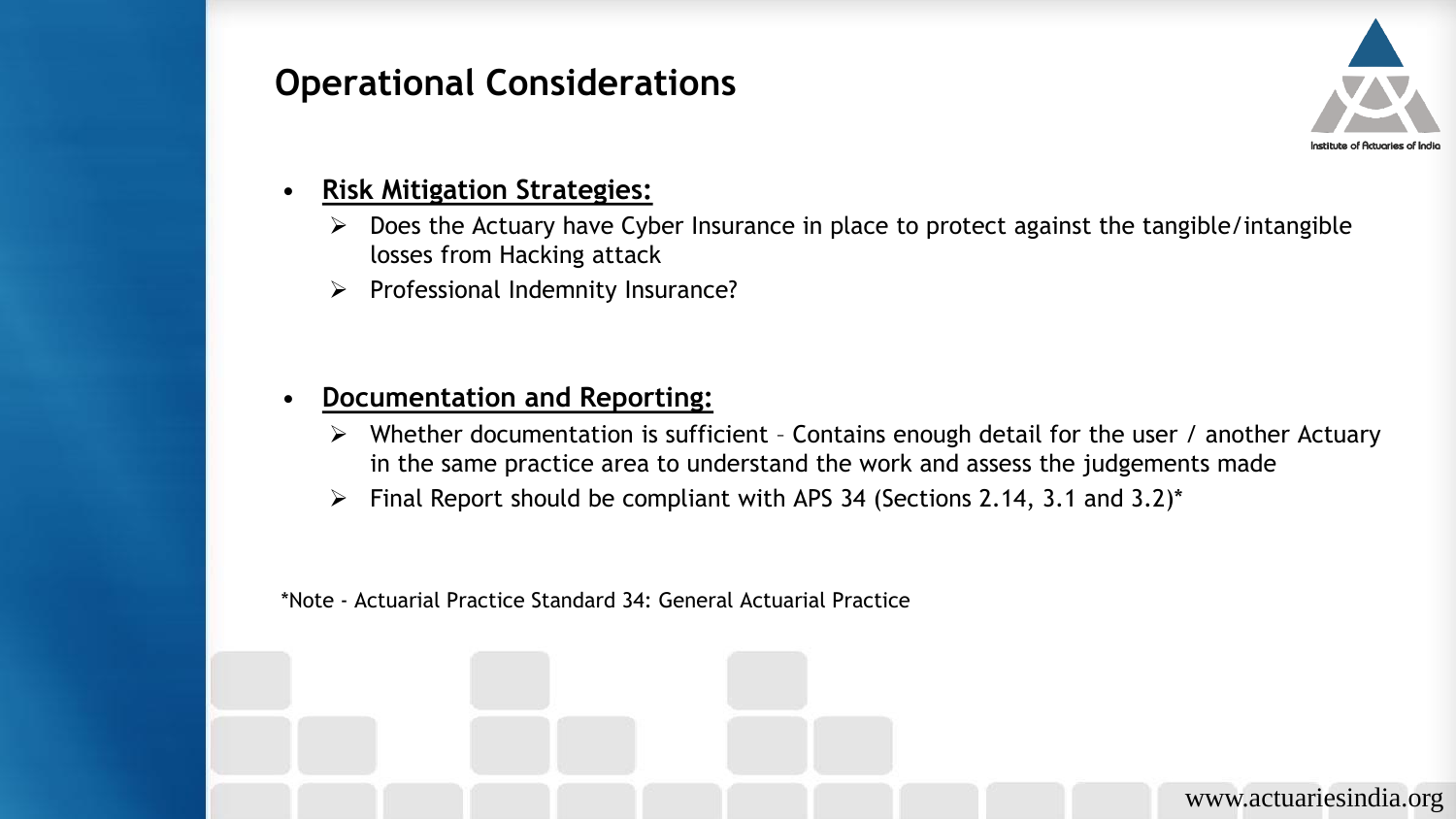

# **Section 4 – Risk Consideration**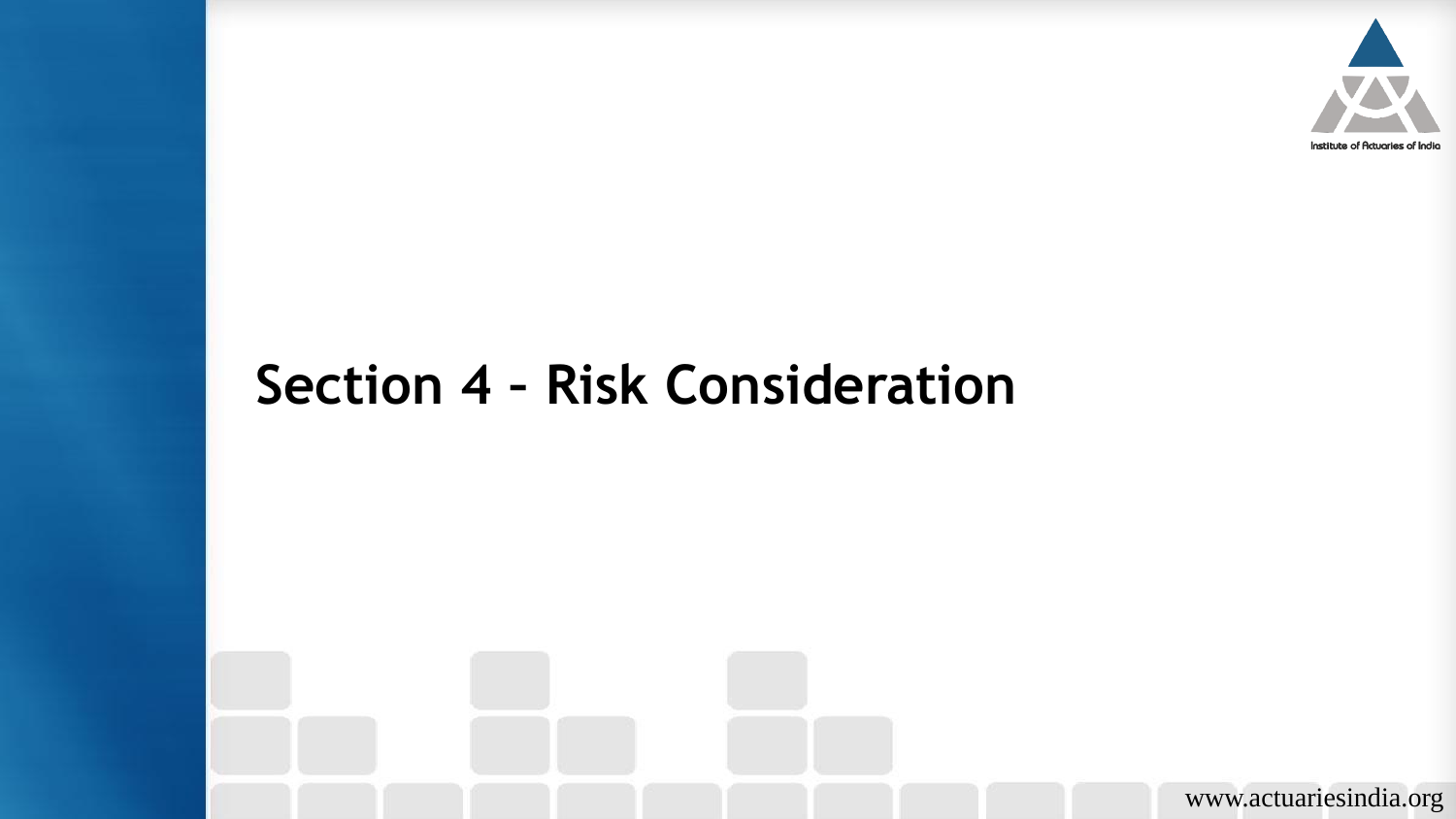## **Project Acceptance Risk (1/2)**



- Actuary should ascertain from the company prior to accepting the task as to why they want to change the current Actuary.
- Actuary should reach out to the previous Actuary to ascertain if there are any Professional risk in accepting the assignment (including any particular considerations that ought to be borne in mind) – in adherence with part of PCS v4 para number 7.2
- Actuary could reach out to previous Actuary as to whether information was provided accurately / appropriately.
- Actuary should have a robust due diligence process, in making an acceptance/rejection decision
- Actuaries privacy, data protection policies should be in line with data laws in countries valuation is considered

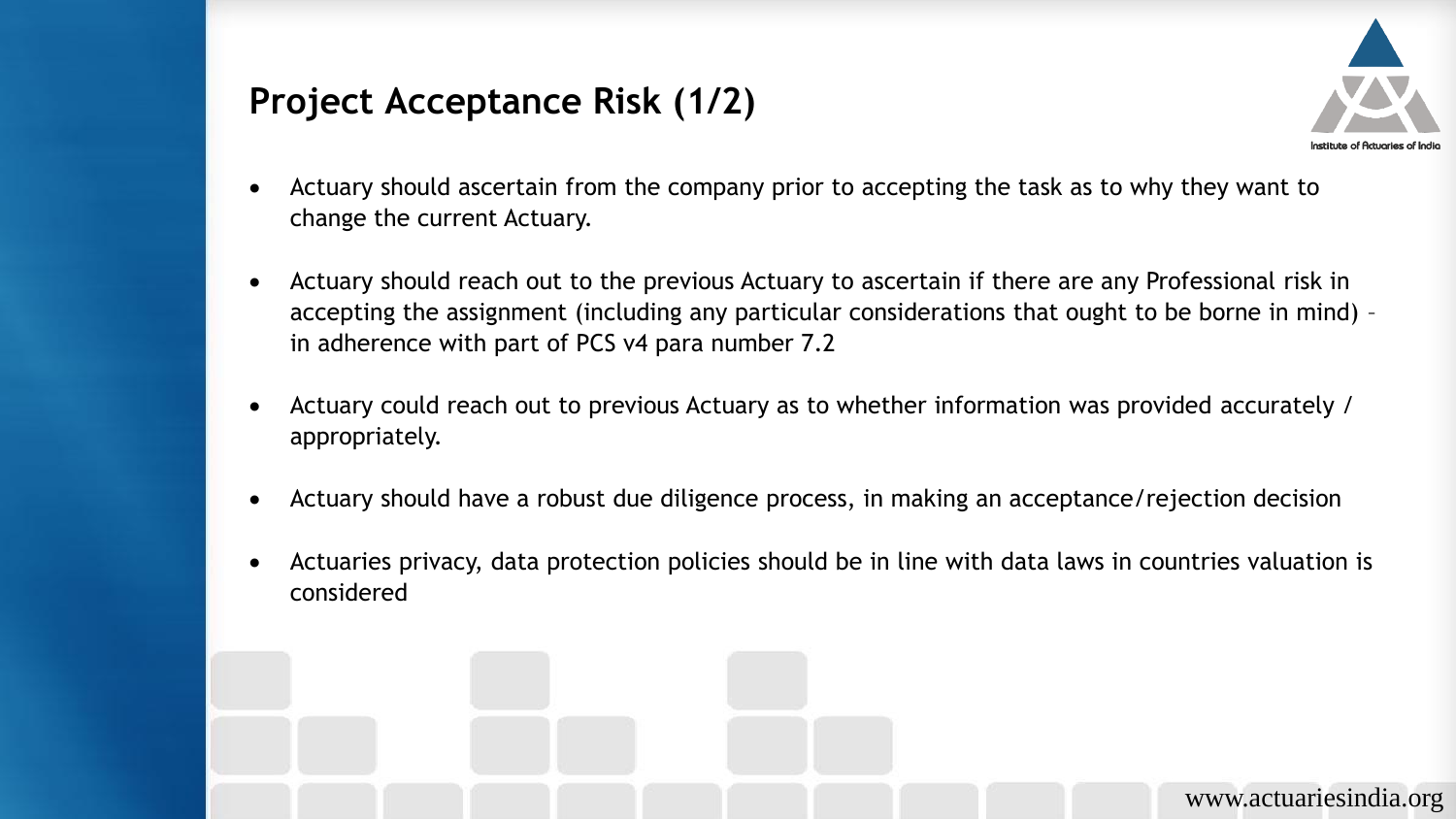## **Project Acceptance Risk (2/2)**



- Actuary should convey concerns to the client if the timeline provided and urgency poses a risk to the Actuary in executing the task in a professionally sound manner.
- Actuary must be able to define the scope of the work clearly to ascertain the effort required to perform a detailed cost benefit analysis to facilitate in evaluating profitability, covered more in the previous section.
- Actuary should get in writing, respective obligations (not limited to information requirement) to ensure timelines are met and does not end up costing Actuary his/her compensation or reputation.
- Actuary should confirm and agree with the open ended requirement if 'first report within 7 days…' means one or ALL countries valuation report.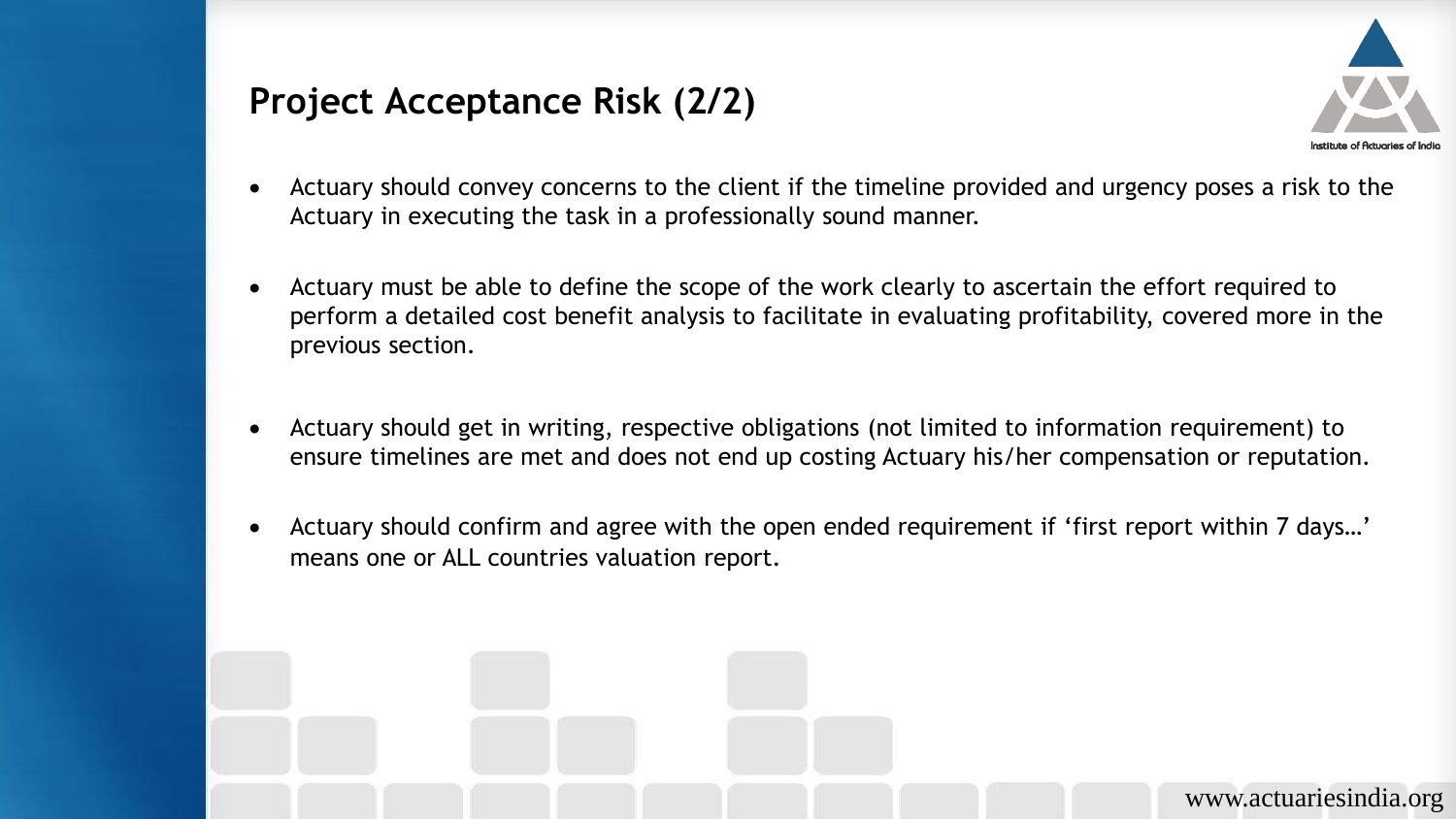## **Professional Risk (1/2)**



- Actuary must ensure relevant professional standards such as ISAP 1, APS34, TAS (UK), ASOP (US) are adhered within the areas of Judgement, responsibilities, data, methodology, assumptions, communication and reporting
- Actuary should check if an Indian qualified Actuary can perform valuation in all of the local country or additional qualification standards need to met, to ensure compliance, reiterating point made in Section1.
- The assignment is given as a bundle, the Actuary should ensure he/she is competent in performing the valuation function for all the listed countries
- If Actuary lacks competence in any of the country valuation, should be upfront with the client if work can be bifurcated to other qualified Actuary or sub-contracted else be prepared to forego the assignment.

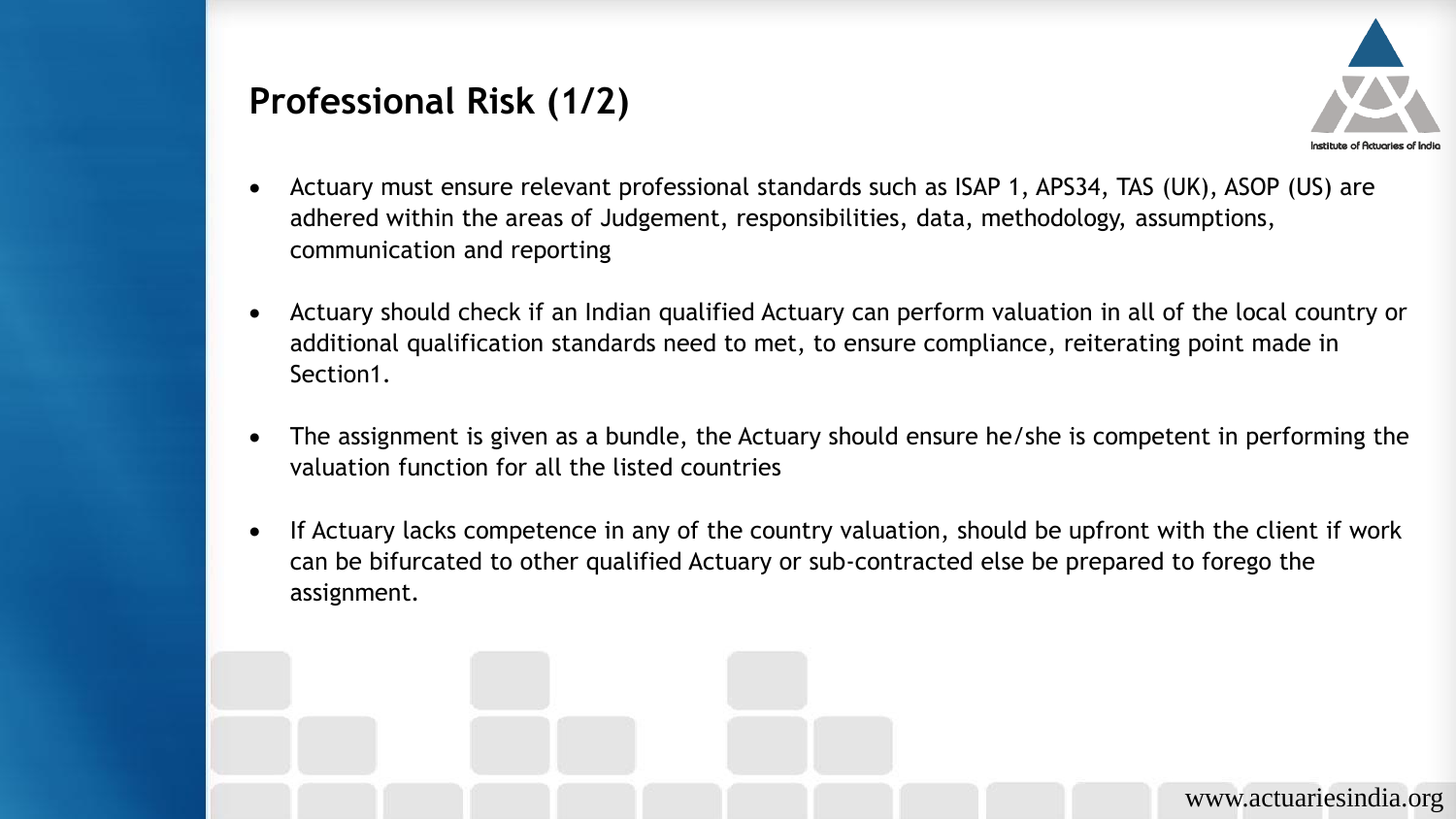#### **Professional Risk (2/2)**



- As per PCS V4 para no. 7.2, the Actuary should wait for a response from the previous Actuary up to 10 days prior to commencement of work, however the client expects the first report to be provided within 7 days
- Even though the previous Actuary as per PCS is not making any attempt to obstruct the client but in effect the outcome could be unfavorable for the Actuary if response is not received immediately to meet deadline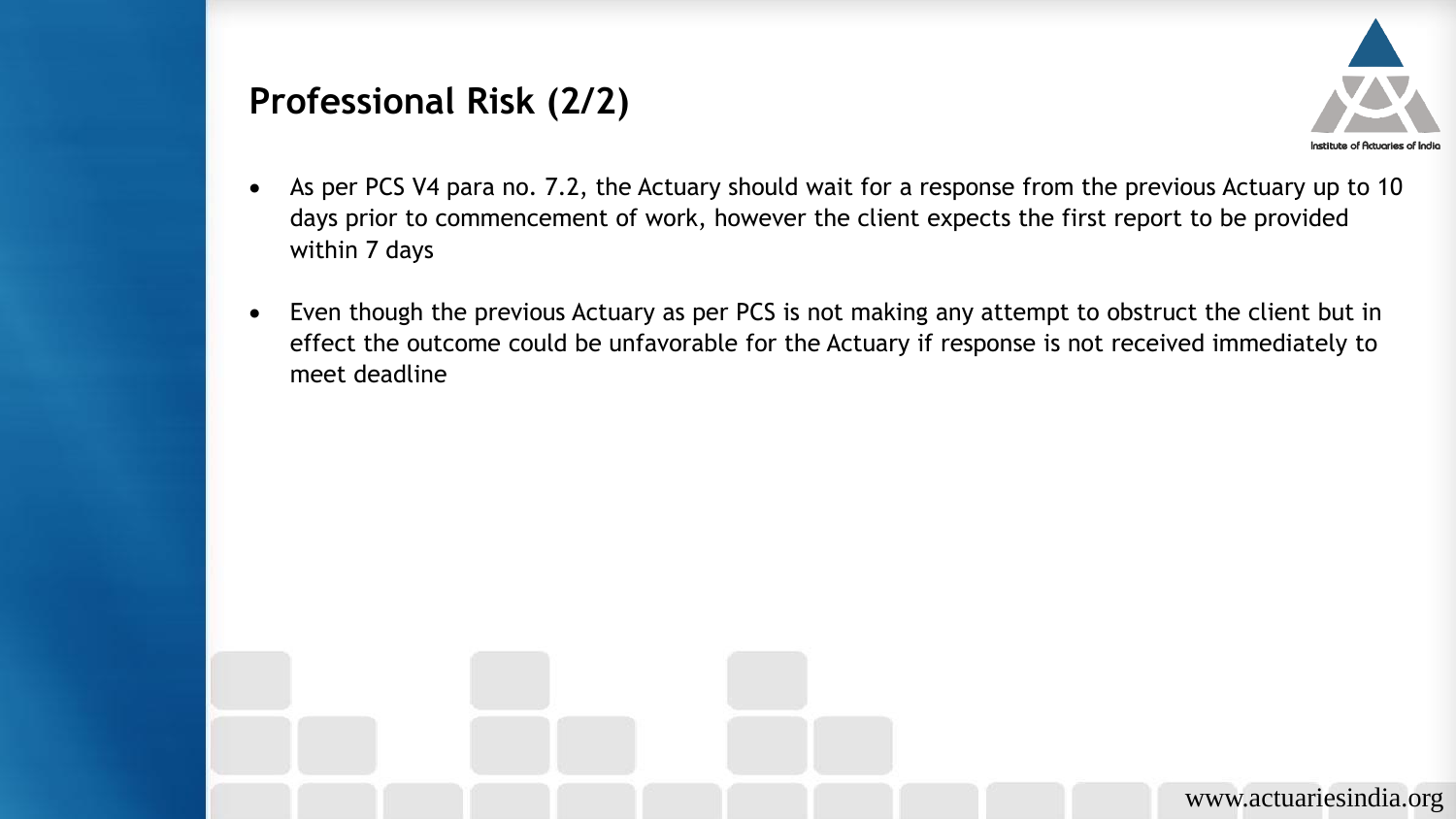## **Firm Level Risk**



- The scope of the assignment involves multiple entity and any mis-step in the process can lead to costly litigations in various jurisdiction which can have costly penalties
- It poses an opportunity cost, as time taken in this assignment would mean turning down other regular clients or in performing client acquisition activities, which could assist in growing the practice. Actuary need to evaluate if the client is strategically right (new markets) for the company?
- Since this is a new relationship and the client is imposing steep conditions from outset, they could easily change providers at the slightest of negotiation for a fair price or working relationship,
- Any shortfall in performing the valuation overall could lead to damaged reputation, which can lead to new / existing client perception of the firm being tarnished, careful evaluation prior to project acceptance needed
- Need to understand what benefit does the client bring to the table in terms of enhancing the financial / market position of the firm whether it is an one off assignment or a repeat exercise envisaged